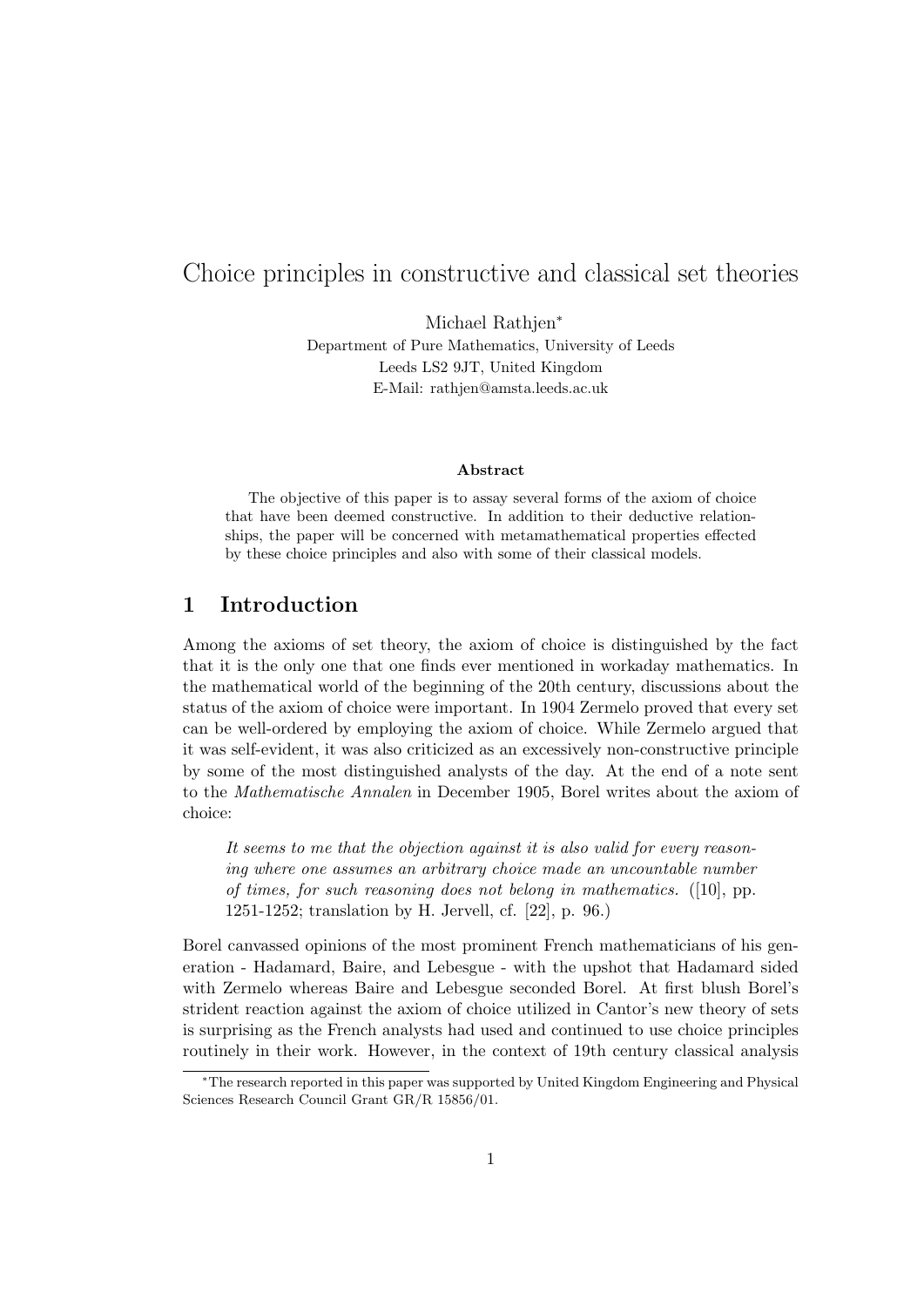only the Axiom of Dependent Choices, DC, is invoked and considered to be natural, while the full axiom of choice is unnecessary and even has some counterintuitive consequences.

Unsurprisingly, the axiom of choice does not have a unambiguous status in constructive mathematics either. On the one hand it is said to be an immediate consequence of the constructive interpretation of the quantifiers. Any proof of  $\forall x \in A \exists y \in B \phi(x, y)$  must yield a function  $f : A \to B$  such that  $\forall x \in A \phi(x, f(x))$ . This is certainly the case in Martin-Löf's intuitionistic theory of types. On the other hand, it has been observed that the full axiom of choice cannot be added to systems of extensional constructive set theory without yielding constructively unacceptable cases of excluded middle (see [11] and Proposition 3.2). In extensional intuitionistic set theories, a proof of a statement  $\forall x \in A \exists y \in B \phi(x, y)$ , in general, provides only a function F, which when fed a proof p witnessing  $x \in A$ , yields  $F(p) \in B$  and  $\phi(x, F(p))$ . Therefore, in the main, such an F cannot be rendered a function of x alone. Choice will then hold over sets which have a canonical proof function, where a constructive function h is a canonical proof function for A if for each  $x \in A$ ,  $h(x)$  is a constructive proof that  $x \in A$ . Such sets having natural canonical proof functions "built-in" have been called bases (cf. [40], p. 841).

The objective of this paper is to assay several forms of the axiom of choice that have been deemed constructive. In addition to their deductive relationships, the paper will be concerned with metamathematical properties effected by these choice principles and also with some of their classical models. The particular form of constructivism adhered to in this paper is Martin-Löf's intuitionistic type theory (cf. [23, 24]). Set-theoretic choice principles will be considered as constructively justified if they can be shown to hold in the interpretation in type theory. Moreover, looking at set theory from a type-theoretic point of view has turned out to be valuable heuristic tool for finding new constructive choice principles.

The plan for the paper is as follows: After a brief review of the axioms of constructive Zermelo-Fraenkel set theory, CZF, in the second section, the third section studies the implications of full AC on the basis of CZF. A brief section 4 addresses two choice principles which have always featured prominently in constructive accounts of mathematics, namely the axioms of countable choice and dependent choices. A stronger form of choice is the presentation axiom, PAx (also known as the existence of enough projective sets).  $\mathbf{P} \mathbf{A} \mathbf{x}$  is the topic of section 5. It asserts that every set is the surjective image of a set over which the axiom of choice holds. It implies countable choice as well as dependent choices. PAx is validated by various realizability interpretations and also by the interpretation of  $CZF$  in Martin-Löf type theory. On the other hand, PAx is usually not preserved under sheaf constructions. Moerdijk and Palmgren in their endeavour to find a categorical counterpart for constructive type theory, formulated a categorical form of an axiom of choice which they christened the *axiom of multiple choice*. The pivotal properties of this axiom are that it is preserved under the construction of sheaves and that it encapsulates "enough choice" to allow for the construction of categorical models of CZF plus the regular extension axiom, REA. Section 6 explores a purely set-theoretic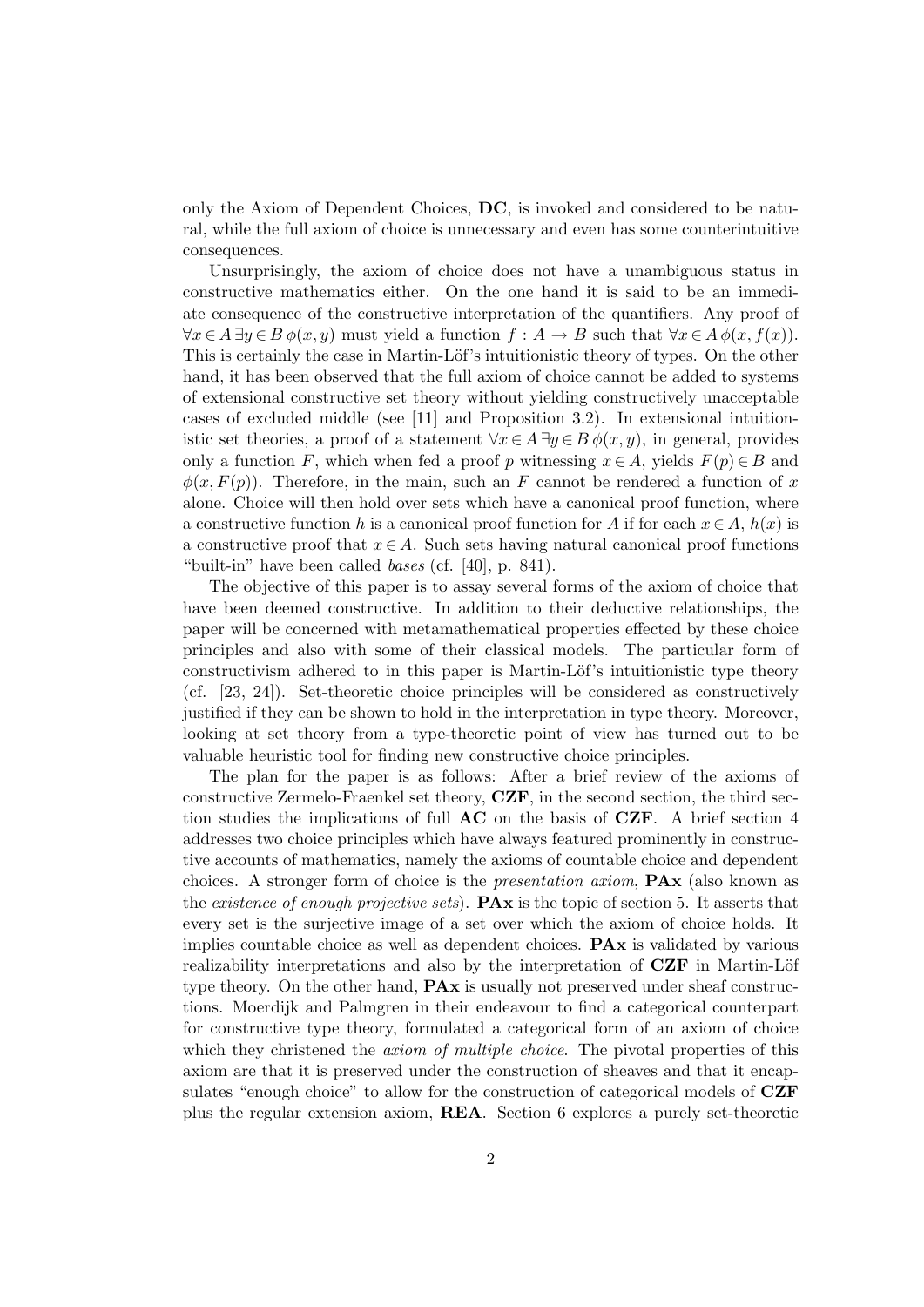version of the axiom of multiple choice, notated AMC, due to Peter Aczel and Alex Simpson. The main purpose of this section is to show that "almost all" models of ZF satisfy AMC. Furthermore, it is shown that in ZF, AMC implies the existence of arbitrarily large regular cardinals.

In the main, the corroboration for the constructivenes of CZF is owed to its interpretation in Martin-Löf type theory given by Aczel (cf.  $[1, 2, 3]$ ). This interpretation is in many ways canonical and can be seen as providing CZF with a standard model in type theory. It will be recalled in section 7. Except for the general axiom of choice, all the foregoing choice principles are validated in this model and don't add any proof-theoretic strength. In section 8 it will be shown that an axiom of subcountability, which says that every set is the surjective image of a subset of  $\omega$ , is also validated by this type of interpretation.

It is a natural desire to explore whether still stronger version of choice can be validated through this interpretation. Aczel has discerned several new principles in this way, among them are the  $\Pi\Sigma-A\mathbf{C}$  and  $\Pi\Sigma\mathbf{W}-\mathbf{AC}$ . In joint work with S. Tupailo we have shown that these are the strongest choice principles validated in type theory in the sense that they imply all the "mathematical" statements that are validated in type theory. Roughly speaking, the "mathematical statements" encompass all statements of workaday mathematics, or more formally, they are statements wherein the quantifiers are bounded by sets occurring in the cumulative hierarchy at levels  $\lt \omega + \omega$ . Section 9 reports on these findings. They also have metamathematical implications for the theories  $CZF + \Pi\Sigma - AC$  and  $CZF + REA + \Pi\Sigma W - AC$ such as the disjunction property and the existence property for mathematical statements, as will be shown in section 10.

## 2 Constructive Zermelo-Fraenkel Set Theory

Constructive set theory grew out of Myhill's endeavours (cf. [28]) to discover a simple formalism that relates to Bishop's constructive mathematics as ZFC relates to classical Cantorian mathematics. Later on Aczel modified Myhill's set theory to a system which he called Constructive Zermelo-Fraenkel Set Theory, CZF.

Definition: 2.1 (Axioms of CZF) The language of CZF is the first order language of Zermelo-Fraenkel set theory,  $LST$ , with the non logical primitive symbol  $\in$ . CZF is based on intuitionistic predicate logic with equality. The set theoretic axioms of axioms of CZF are the following:

- 1. Extensionality  $\forall a \forall b \ (\forall y \ (y \in a \leftrightarrow y \in b) \rightarrow a = b).$
- 2. **Pair**  $\forall a \forall b \exists x \forall y \ (y \in x \leftrightarrow y = a \lor y = b).$
- 3. Union  $\forall a \exists x \forall y \ (y \in x \leftrightarrow \exists z \in a \ y \in z).$
- 4. Restricted Separation scheme  $\forall a \exists x \forall y (y \in x \leftrightarrow y \in a \land \varphi(y)),$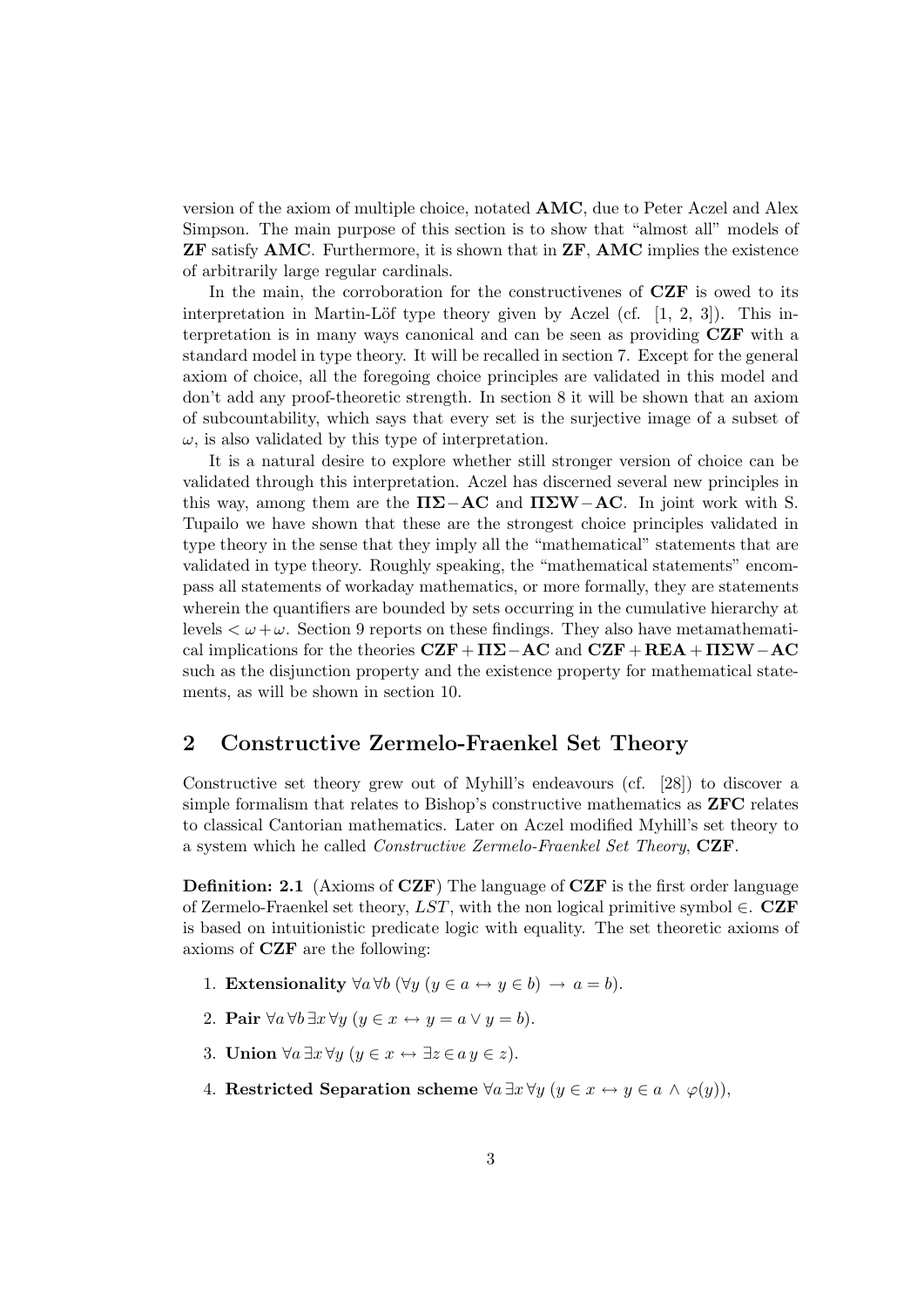for every restricted formula  $\varphi(y)$ , where a formula  $\varphi(x)$  is restricted, or  $\Delta_0$ , if all the quantifiers occurring in it are restricted, i.e. of the form  $\forall x \in b$  or  $\exists x \in b.$ 

#### 5. Subset Collection scheme

 $\forall a \forall b \exists c \forall u \ (\forall x \in a \exists y \in b \ \varphi(x, y, u) \rightarrow$  $\exists d \in c \ (\forall x \in a \ \exists y \in d \ \varphi(x, y, u) \ \wedge \ \forall y \in d \ \exists x \in a \ \varphi(x, y, u)))$ 

for every formula  $\varphi(x, y, u)$ .

#### 6. Strong Collection scheme

$$
\forall a \ (\forall x \in a \ \exists y \ \varphi(x, y) \rightarrow \exists b \ (\forall x \in a \ \exists y \in b \ \varphi(x, y) \land \forall y \in b \ \exists x \in a \ \varphi(x, y)))
$$

for every formula  $\varphi(x, y)$ .

### 7. Infinity

$$
\exists x \forall u [u \in x \leftrightarrow (0 = u \lor \exists v \in x (u = v \cup \{v\}))]
$$

where  $y + 1$  is  $y \cup \{y\}$ , and 0 is the empty set, defined in the obvious way.

#### 8. Set Induction scheme

$$
(IND_{\in}) \quad \forall a (\forall x \in a \varphi(x) \rightarrow \varphi(a)) \rightarrow \forall a \varphi(a),
$$

for every formula  $\varphi(a)$ .

From Infinity, Set Induction, and Extensionality one can deduce that there exists exactly one set x such that  $\forall u[u \in x \leftrightarrow (0 = u \lor \exists v \in x(u = v \cup \{v\}))]$ ; this set will be denoted by  $\omega$ .

The Subset Collection scheme easily qualifies for the most intricate axiom of CZF. It can be replaced by a single axiom in the presence of Strong Collection.

**Definition: 2.2** ([1]) For sets A, B let <sup>A</sup>B be the class of all functions with domain A and with range contained in B. Let  $m\mathbf{v}$ <sup>(A</sup>B) be the class of all sets  $R \subseteq A \times B$ satisfying  $\forall u \in A \exists v \in B \langle u, v \rangle \in R$ . A set C is said to be full in  $m\mathbf{v}({}^A B)$  if  $C \subseteq$  $mv(^{A}B)$  and

$$
\forall R \in \mathbf{mv}(\mathbf{A}B) \, \exists S \in C \, S \subseteq R.
$$

The expression  $\text{mv}^{(A}B)$  should be read as the class of **multi-valued functions** (or **multi functions**) from the set  $A$  to the set  $B$ .

Additional axioms we consider are:

**Fullness:** For all sets A, B there exists a set C such that C is full in  $\text{mv}(AB)$ .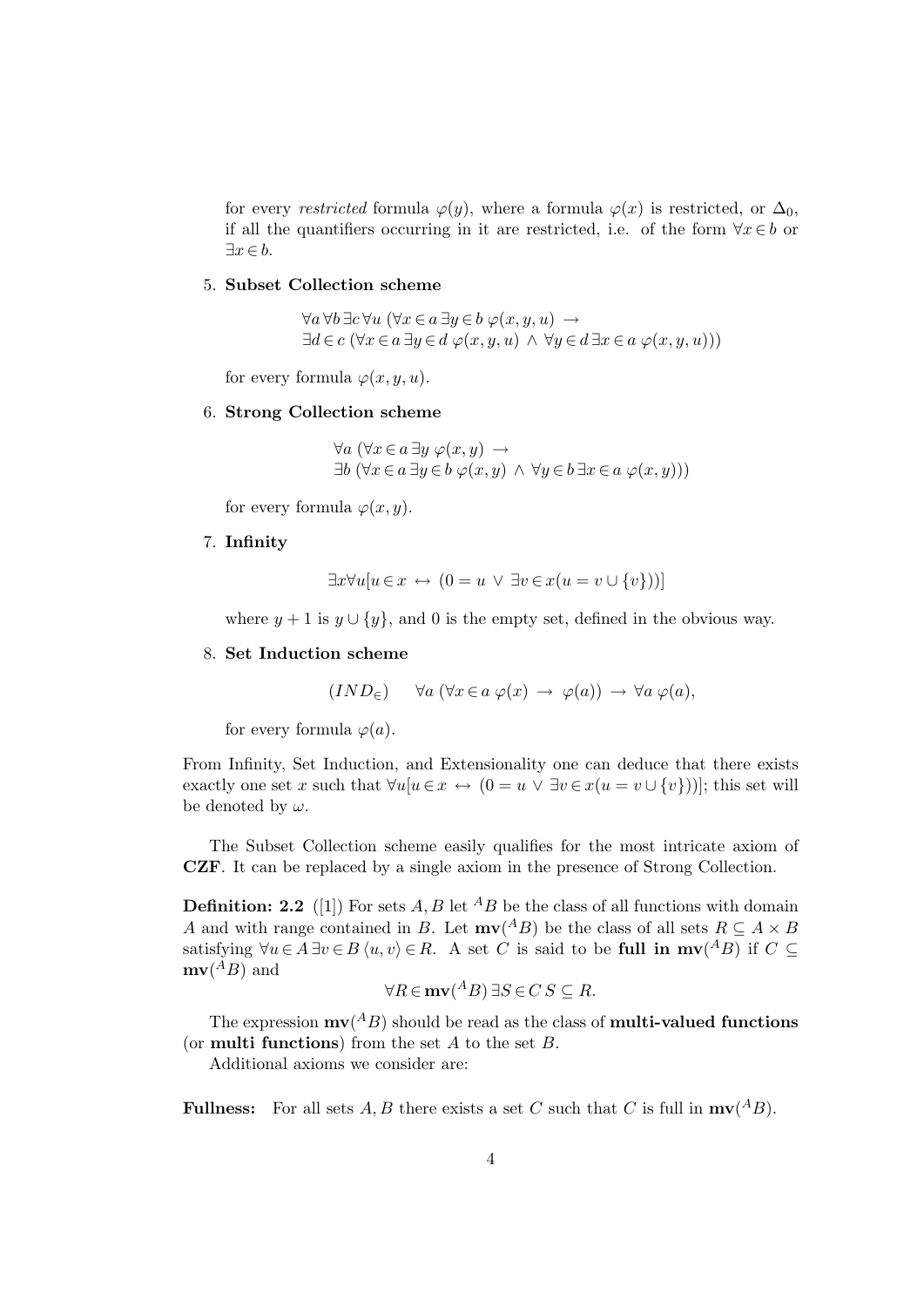Exponentiation Axiom This axiom (abbreviated Exp) postulates that for sets A, B the class of all functions from A to B forms a set.

 $\forall a \forall b \exists c \forall f [f \in c \leftrightarrow (f : a \rightarrow b)].$ 

Theorem: 2.3 Let CZF<sup>−</sup> be CZF without Subset Collection.

- (i) (CZF−) Subset Collection and Fullness are equivalent.
- (ii)  $(CZF^-)$  Fullness implies Exponentiation.
- (iii) (CZF−) The Power Set axiom implies Subset Collection.

**Proof:** (ii) is obvious. (iii) is obvious in view of (i). For (i) see [1] or [4] Theorem  $3.12.$ 

On the basis of classical logic and basic set-theoretic axioms, Exp implies the Power Set Axiom. However, the situation is radically different when the underlying logic is intuitionistic logic.

In what follows we shall use the notions of proof-theoretic equivalence of theories and proof-theoretic strength of a theory whose precise definitions can be found in [32].

Theorem: 2.4 Let KP be Kripke-Platek Set Theory (with the Infinity Axiom) (see  $(5)$ .

- (i)  $CZF$  and  $CZF^-$  are of the same proof-theoretic strength as  $KP$  and the classical theory  $ID_1$  of non-iterated positive arithmetical inductive definitions. These systems prove the same  $\Pi_2^0$  statements of arithmetic.
- (ii) The system  $CZF$  augmented by the Power Set axiom is proof-theoretically stronger than classical Zermelo Set theory,  $\mathbf{Z}$  (in that it proves the consistency of  $\mathbf{Z}$ ).
- (iii) CZF does not prove the Power Set axiom.

Proof: Let Pow denote the Power Set axiom. (i) follows from [33] Theorem 4.14. Also (iii) follows from [33] Theorem 4.14 as one easily sees that 2-order Heyting arithmetic has a model in  $CZF + Pow$ . Since second-order Heyting arithmetic is of the same strength as classical second-order arithmetic it follows that  $CZF+Pow$  is stronger than classical second-order arithmetic (which is much stronger than KP). But more than that can be shown. Working in  $CZF + Pow$  one can iterate the power set operation  $\omega + \omega$  times to arrive at the set  $V_{\omega+\omega}$  which is readily seen to be a model of intuitionistic Zermelo Set Theory,  $\mathbf{Z}^i$ . As **Z** can be interpreted in  $\mathbf{Z}^i$ by means of a double negation translation as was shown in [15] Theorem 2.3.2, we obtain (ii).  $\Box$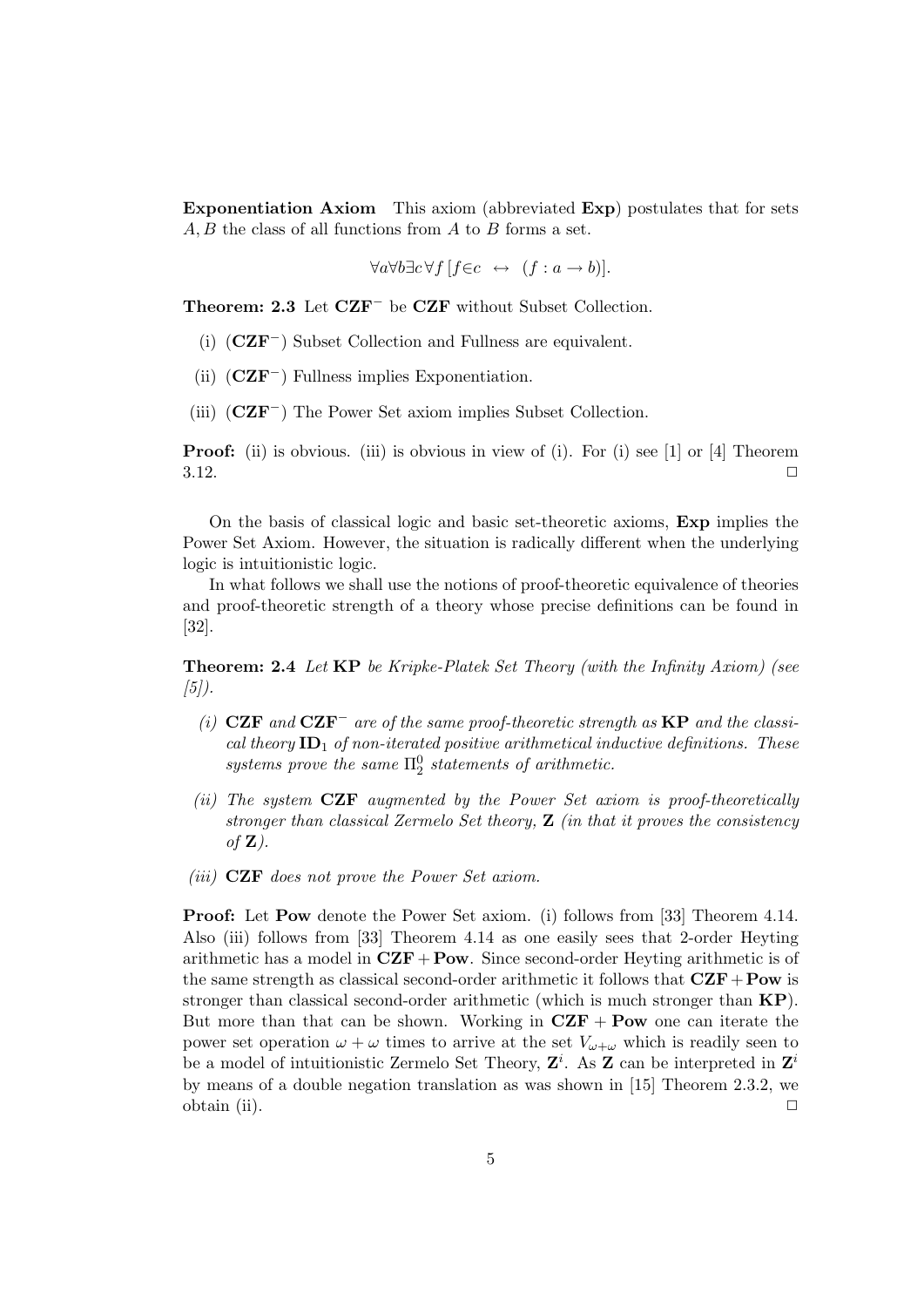In view of the above, a natural question to ask is whether **CZF** proves that  $mv(^{A}B)$  is a set for all sets A and B. This can be answered in the negative as the following the result shows.

**Proposition: 2.5** Let  $\mathcal{P}(x) := \{u : u \subseteq x\}$ , and **Pow** be the Power Set axiom, i.e.,  $\forall x \exists y \ y = \mathcal{P}(x)$ .

- (i)  $(CZF^-)$  ∀A∀B  $(mv(^AB)$  is a set) ↔ **Pow**.
- (ii) CZF does not prove that  $m\mathbf{v}$ (<sup>A</sup>B) is set for all sets A and B.

**Proof:** (i): We argue in  $CZF^-$ . It is obvious that Power Set implies that  $\mathbf{mv}(^AB)$ is a set for all sets  $A, B$ . Henceforth assume the latter. Let C be an arbitrary set and  $D = \text{mv}(\binom{C}{0,1})$ , where  $0 := \emptyset$  and  $1 := \{0\}$ . By our assumption, D is a set. To every subset X of C we assign the set  $X^* := \{ \langle u, 0 \rangle | u \in X \} \cup \{ \langle z, 1 \rangle | z \in C \}.$ As a result,  $X^* \in D$ . For every  $S \in D$  let  $pr(S)$  be the set  $\{u \in C | \langle u, 0 \rangle \in S\}$ . We then have  $X = pr(X^*)$  for every set  $X \subseteq C$ , and thus

$$
\mathcal{P}(C) = \{ pr(S) | S \in D \}.
$$

Since  $\{pr(S) | S \in D\}$  is a set by Strong Collection,  $\mathcal{P}(S)$  is a set as well.

(ii) follows from (i) and Theorem 2.4(iii).  $\Box$ 

The first large set axiom proposed in the context of constructive set theory was the Regular Extension Axiom, REA, which was introduced to accommodate inductive definitions in  $CZF$  (cf. [1], [3]).

**Definition: 2.6** A set c is said to be regular if it is transitive, inhabited (i.e.  $\exists u \ u \in$ c) and for any  $u \in c$  and set  $R \subseteq u \times c$  if  $\forall x \in u \exists y \langle x, y \rangle \in R$  then there is a set  $v \in c$ such that

$$
\forall x \in u \exists y \in v \ \langle x, y \rangle \in R \ \land \ \forall y \in v \ \exists x \in u \ \langle x, y \rangle \in R.
$$

We write  $\text{Reg}(a)$  for 'a is regular'.

REA is the principle

$$
\forall x \exists y \ (x \in y \ \land \ \mathbf{Reg}(y)).
$$

Theorem: 2.7 Let KPi be Kripke-Platek Set Theory plus an axiom asserting that every set is contained in an admissible set (see [5]).

- (i)  $CZF+REA$  is of the same proof-theoretic strength as  $KPi$  and the subsystem of second-order arithmetic with  $\Delta_2^1$ -comprehension and Bar Induction.
- (ii)  $CZF + REA$  does not prove the Power Set axiom.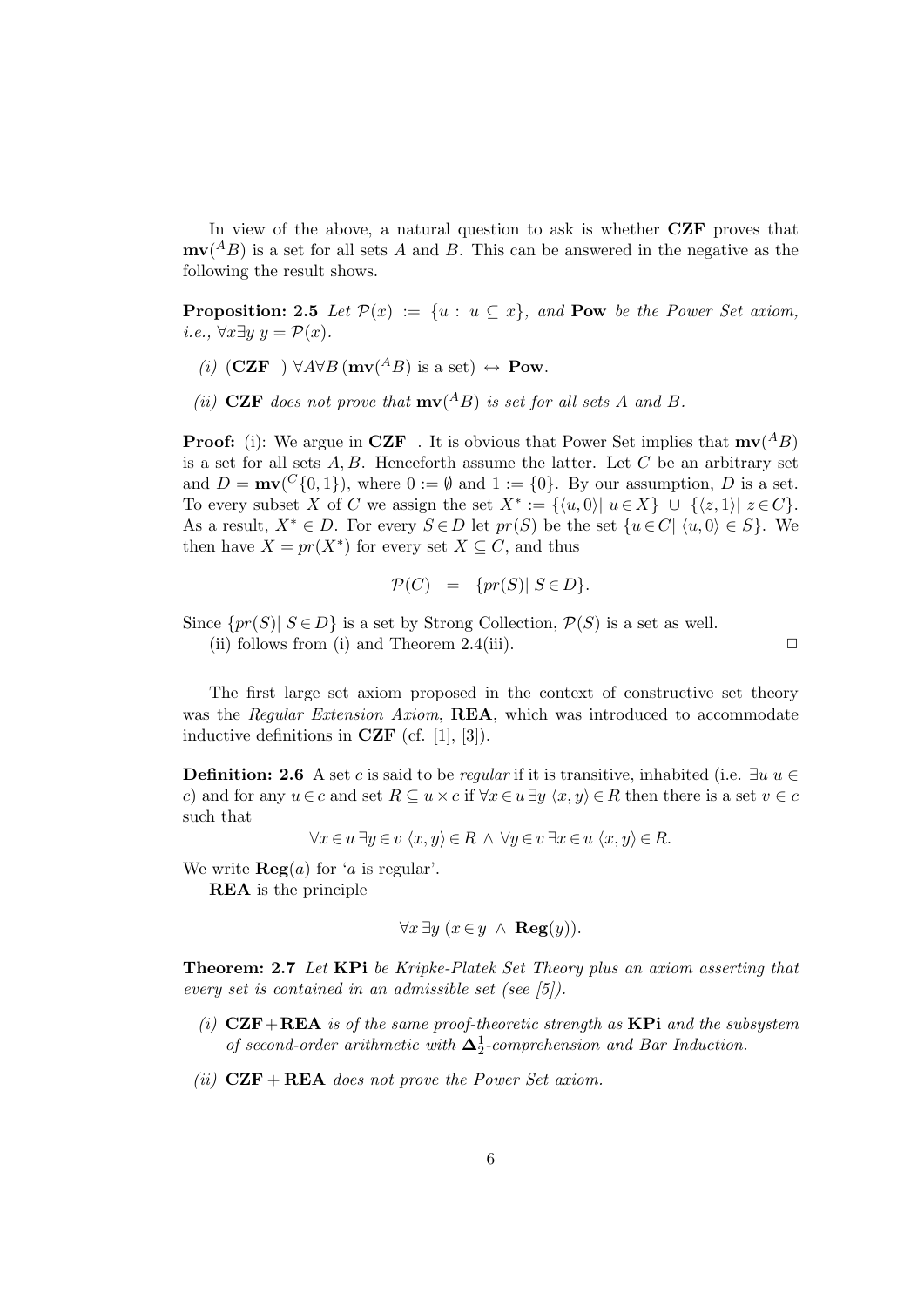Proof: (i) follows from [33] Theorem 5.13. (ii) is a consequence of (i) and Theorem 2.4.  $\Box$ 

Definition: 2.8 Another familiar intuitionistic set theory is Intuitionistic Zermelo-Fraenkel Set Theory, IZF, which is obtained from CZF by adding the Power Set Axiom and the scheme of Separation for all formulas.

What is the constructive notion of set that constructive set theory claims to be about? An answer to this question has been provided by Peter Aczel in a series of three papers on the type-theoretic interpretation of  $CZF$  (cf. [1, 2, 3]). These papers are based on taking Martin-Löf's predicative type theory as the most acceptable foundational framework of ideas to make precise the constructive approach to mathematics. The interpretation shows how the elements of a particular type  $V$  of the type theory can be employed to interpret the sets of set theory so that by using the Curry-Howard 'formulae as types' paradigm the theorems of constructive set theory get interpreted as provable propositions. This interpretation will be recalled in section 6.

## 3 CZF plus general choice

The **Axiom of Choice, AC**, asserts that for all sets I, whenever  $(A_i)_{i\in I}$  is family of inhabited sets (i.e.,  $\forall i \in I \exists y \in A_i$ ), then there exists a function f with domain I such that  $\forall i \in I \ f(i) \in A_i$ .

A set  $I$  is said to be a **base** if the axioms of choice holds over  $I$ , i.e., whenever  $(A_i)_{i\in I}$  is family of inhabited sets (indexed) over I, then there exists a function f with domain I such that  $\forall i \in I$   $f(i) \in A_i$ .

Diaconescu [11] showed that the full Axiom of Choice implies certain forms of excluded middle. On the basis of IZF, AC implies excluded middle for all formulas, and hence  $\mathbf{IZF} + \mathbf{AC} = \mathbf{ZFC}$ . As will be shown shortly that, on the basis of  $\mathbf{CZF}$ , AC implies the restricted principle of excluded middle, REM, that is the scheme  $\theta \vee \neg \theta$  for all restricted formulas. Note also that, in the presence of Restricted Separation, **REM** is equivalent to the decidability of  $\in$ , i.e., the axiom  $\forall x \forall y$  ( $x \in$  $y \lor x \notin y$ . To see that the latter implies **REM** let  $a = \{x \in 1 : \phi\}$ , where  $\phi$  is  $\Delta_0$ . Then  $0 \in a \vee 0 \notin a$  by decidability of  $\in a \in a$  yields  $\phi$  while  $0 \notin a$  entails  $\neg \phi$ .

#### Lemma:  $3.1 \text{ } CZF + REM \vdash \text{Pow}.$

**Proof:** Let  $0 := \emptyset$ ,  $1 := \{0\}$ , and  $2 := \{0, 1\}$ . Let B be a set. In the presence of REM, the usual proof that there is a one-to-one correspondence between subsets of B and the functions from B to 2 works. Thus, utilizing Exponentiation and Strong Collection,  $\mathcal{P}(B)$  is a set.  $\Box$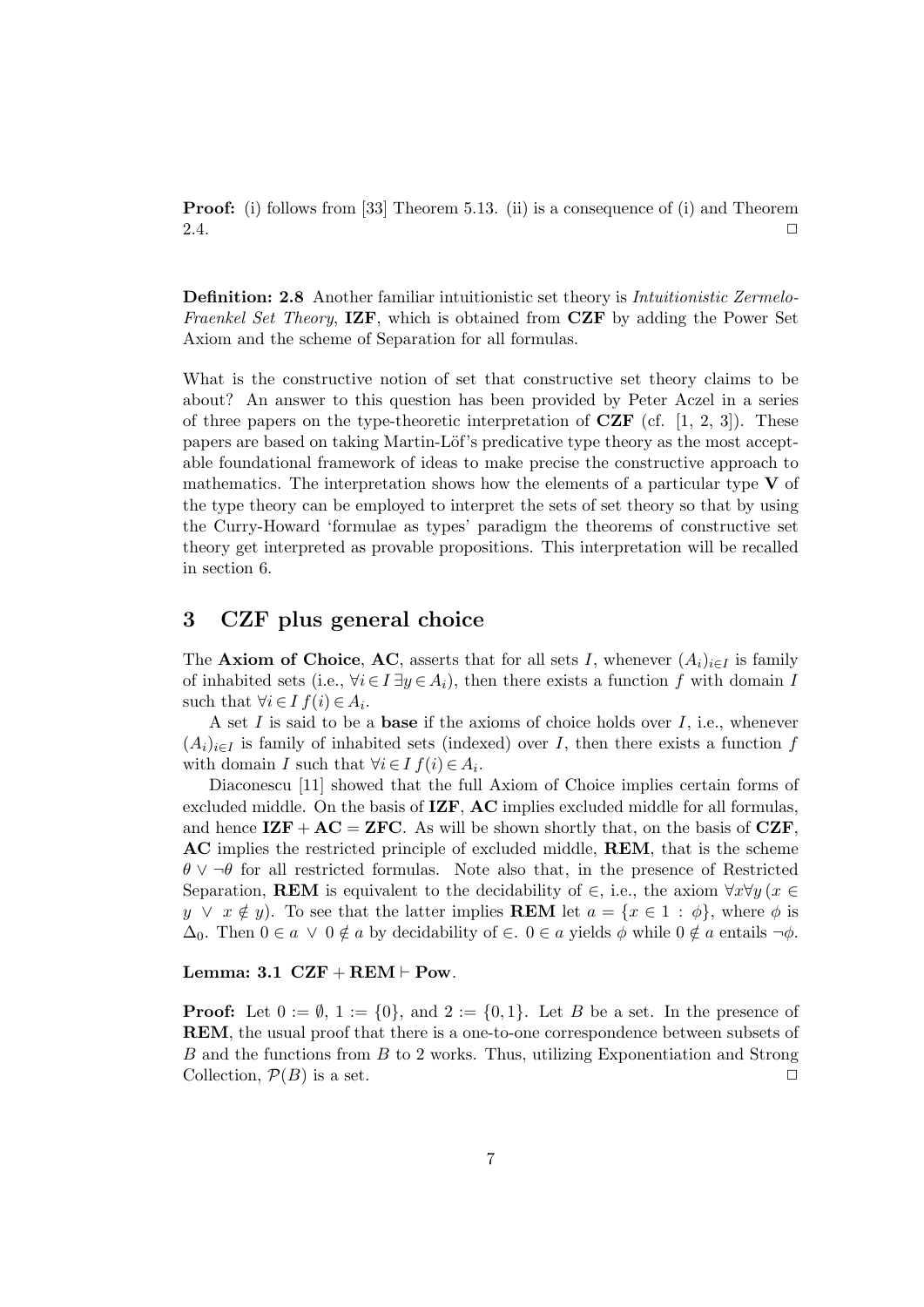**Proposition: 3.2** (i)  $CZF + full Separation + AC = ZFC$ .

- (ii)  $CZF + AC \vdash REM$ .
- (*iii*)  $CZF + AC \vdash Pow$ .

**Proof:** (i) and (ii) follow at once from Diaconescu [11] but for the readers convenience proofs will be given below. The proofs also slightly differ from [11] in that they are phrased in terms of equivalence classes and quotients.

(i): Let  $\phi$  be an arbitrary formula. Define an equivalence relation  $\sim_{\phi}$  on 2 by

$$
a \sim_{\phi} b \quad \Leftrightarrow \quad a = b \lor \phi
$$

$$
[a]_{\sim_{\phi}} \quad := \quad \{b \in 2 \, : \, a \sim_{\phi} b\}
$$

$$
2/_{\sim_{\phi}} \quad := \quad \{[0]_{\sim_{\phi}}, [1]_{\sim_{\phi}}\}.
$$

Note that  $[0]_{\sim_{\phi}}$  and  $[1]_{\sim_{\phi}}$  are sets by full Separation and thus  $2/_{\sim_{\phi}}$  is a set, too. One easily verifies that  $\sim_{\phi}$  is an equivalence relation.

We have

$$
\forall z \in 2/_{\sim_{\phi}} \exists k \in 2 \ (k \in z).
$$

Using AC, there is a choice function f defined on  $2/\sim_{\phi}$  such that

$$
\forall z \in 2 /_{\sim_{\phi}} [f(z) \in 2 \,\wedge\, f(z) \in z],
$$

in particular,  $f([0]_{\sim_{\phi}}) \in [0]_{\sim_{\phi}}$  and  $f([1]_{\sim_{\phi}}) \in [1]_{\sim_{\phi}}$ . Next, we are going to exploit the important fact

$$
\forall n, m \in 2 \ (n = m \lor n \neq m). \tag{1}
$$

As  $\forall z \in 2/\sim_{\phi} [f(z) \in 2]$ , we obtain

$$
f([0]_{\sim_{\phi}}) = f([1]_{\sim_{\phi}}) \, \vee \, f([0]_{\sim_{\phi}}) \neq f([1]_{\sim_{\phi}})
$$

by (1). If  $f([0]_{\sim_{\phi}}) = f([1]_{\sim_{\phi}})$ , then  $0 \sim_{\phi} 1$  and hence  $\phi$  holds. So assume  $f([0]_{\sim_{\phi}}) \neq$  $f([1]_{\sim_{\phi}})$ . As  $\phi$  would imply  $[0]_{\sim_{\phi}} = [1]_{\sim_{\phi}}$  (this requires Extensionality) and thus  $f([0]_{\sim_{\phi}}) = f([1]_{\sim_{\phi}})$ , we must have  $\neg \phi$ . Consequently,  $\phi \vee \neg \phi$ .

(i) follows from the fact that CZF plus the schema of excluded middle for all formulas has the same provable formulas as ZF.

(ii): If  $\phi$  is restricted, then  $[0]_{\sim_{\phi}}$  and  $[1]_{\sim_{\phi}}$  are sets by Restricted Separation. The rest of the proof of (i) then goes through unchanged.

(iii) follows from (ii) and Lemma 3.1,(i).  $\Box$ 

Remark 3.3 It is interesting to note that the form of AC responsible for EM is reminiscent of that used by Zermelo in his well-ordering proof of R. AC enables one to pick a representative from each equivalence class in  $2/\sim_{\phi}$ . Being finitely enumerable and consisting of subsets of  $\{0,1\}$ ,  $2/\sim_{\phi}$  is a rather small set, though. Adopting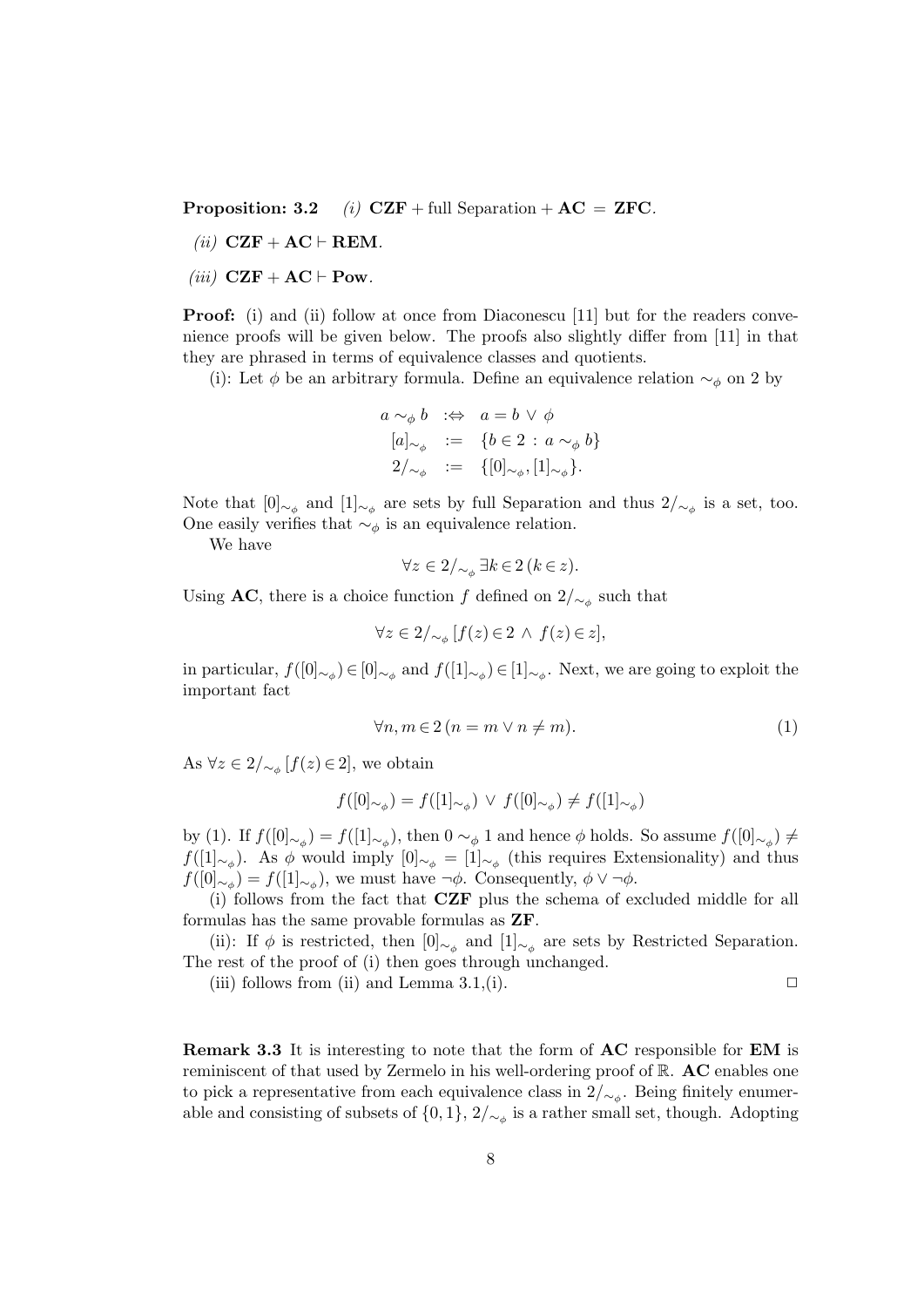a pragmatic constructive stance on AC, one might say that choice principles are benign as long as they don't imply the decidability of  $\in$  and don't destroy computational information. From this point of view, Borel's objection against Zermelo's usage of AC based on the size of the index set of the family is a non sequitur. As we shall see later, it makes constructive sense to assume that  $\omega_{\omega}$  is a base, i.e., that inhabited families of sets indexed over the set of all functions from  $\omega$  to  $\omega$ possess a choice function. Indeed, as will be detailed in section 9, this applies to any index set generated by the set formation rules of Martin-Löf type theory. The axiom of choice is (trivially) provable in Martin-Löf type theory on account of the propositions-as-types interpretation. (Allowing for quotient types, though, would destroy this feature.) The interpretation of set theory in Martin-Löf type theory provides an illuminating criterion for singling out the sets for which the axiom of choice is validated. Those are exactly the sets which have an injective presentation (see Definition 7.4 and section 9) over a type. The canonical and, in general, noninjective presentation of  $2/\sim_{\phi}$  is the function  $\wp$  with domain  $\{0,1\}$ ,  $\wp(0) = [0]_{\sim_{\phi}}$ , and  $\wp(1) = [1]_{\sim_{\phi}}$ .

What is the strength of  $CZF + AC$ ? From Theorem 2.4 and Proposition 3.2 it follows that  $CZF+AC$  and  $CZF+REM$  are hugely more powerful than  $CZF$ . In  $CZF + AC$  one can show the existence of a model of  $Z + AC$ . Subset Collection is crucial here because  $CZF^- + AC$  is not stronger than  $CZF^-$ . To characterize the strength of  $CZF + AC$  we introduce an extension of Kripke-Platek set theory.

**Definition: 3.4** Let  $KP(P)$  be Kripke-Platek Set Theory (with Infinity Axiom) formulated in a language with a primitive function symbol  $P$  for the power set operation. The notion of  $\Delta_0$  formula of  $\mathbf{KP}(\mathcal{P})$  is such that they may contain the symbol P. In addition to the  $\Delta_0$ -Separation and  $\Delta_0$ -Collection schemes for this expanded language,  $\mathbf{KP}(\mathcal{P})$  includes the defining axiom

$$
\forall x \forall y \left[ y \subseteq x \leftrightarrow y \in \mathcal{P}(x) \right]
$$

for P.

- Theorem: 3.5 1. CZF, CZF<sup>-</sup>, CZF<sup>-</sup> + REM, CZF<sup>-</sup> + AC, and KP are of the same proof-theoretic strength. These systems prove the same  $\Pi^0_2$  statements of arithmetic.
	- 2.  $CZF + REM$  and  $KP(P)$  are of the same proof-theoretic strength, while  $CZF + AC$  is proof-theoretically reducible to  $KP(\mathcal{P}) + V = L$ .
	- 3. The strength of  $CZF+AC$  and  $CZF+REM$  resides strictly between Zermelo Set Theory and ZFC.

**Proof:** (1): In view of Theorem 2.4 it suffices to show that  $CZF^- + AC$  can be reduced to **KP**. This can be achieved by making slight changes to the formulaeas-classes interpretation of  $CZF$  in  $KP$  as presented in [33] Theorem 4.11. The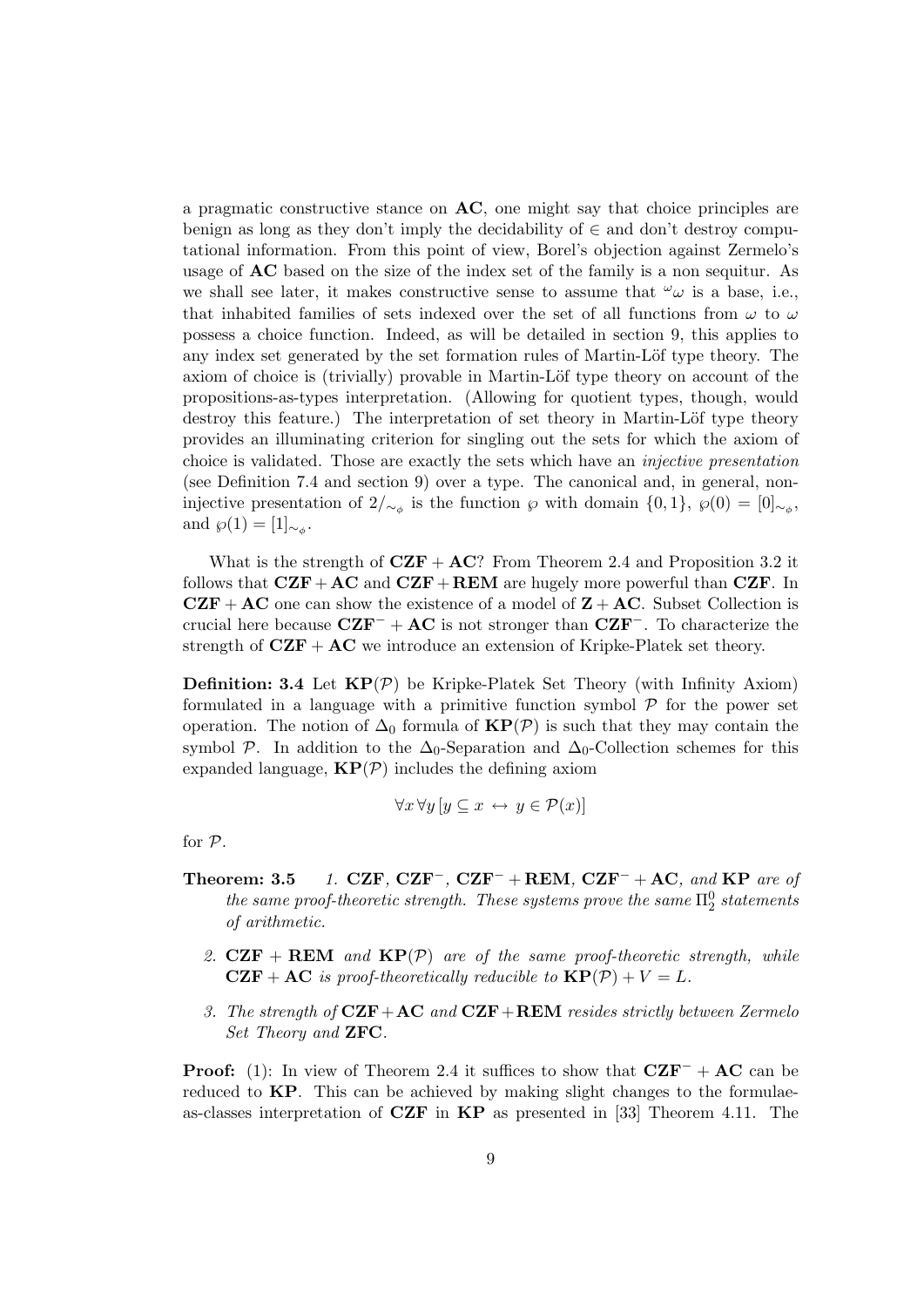latter is actually a realizability interpretation, where the underlying computational structure (aka partial combinatory algebra or applicative structure) is the familiar Kleene structure, where application is defined in terms of indices of partial recursive functions, i.e.,  $App<sub>Kl</sub>(e, n, m) := \{e\}(n) \simeq m$ . Instead of the Kleene structure, one can use the applicative structure of  $\Sigma_1$  partial (class) functions. By a  $\Sigma_1$  partial function we mean an operation (not necessarily everywhere defined) given by relations of the form  $\exists z \phi(e, x, y, z)$  where e is a set parameter and  $\phi$  is a bounded formula (of set theory) not involving other free variables. It is convenient to argue on the basis of  $\mathbf{KP} + V = L$  which is a theory that is  $\Sigma_1$ -conservative over  $\mathbf{KP}$ . Then there is a universal  $\Sigma_1$  relation that parametrizes all  $\Sigma_1$  relations. We the help of the universal  $\Sigma_1$  relation and the  $\Delta_1$  wellordering  $\lt_L$  of the constructible universe one defines the  $\Sigma_1$  partial recursive set function with index e (see [5]). The formulae-as-classes interpretation of  $CZF^- + AC$  in  $KP + V = L$  is obtained by using indices of  $\Sigma_1$  partial recursive set functions rather than partial recursive functions on the integers. Since these indices form a proper class it is no longer possible to validate Subset Collection. All the axioms of CZF<sup>−</sup> can still be validated, and in addition, AC is validated because if an object with a certain property exists, the hypothesis  $V = L$  ensures that a search along the ordering  $\lt_L$  finds the  $\lt_L$ -least such. Space limitations (and perhaps laziness) prevent us from giving all the details.

(2): Again, the complete proof is too long to be included in this paper. However, a sketch may be sufficient. Let us first address the reduction of  $CZF + REM$ to  $\mathbf{KP}(\mathcal{P})$ . In  $\mathbf{KP}(\mathcal{P})$  one can develop the theory of power E-recursive functions, which are defined by the same schemata as the E-recursive functions except that the function  $\mathcal{P}(x) := \{u : u \subseteq x\}$  is thrown in as an initial function (cf. [27]). The next step is to mimic the recursive realizability interpretation of CZF in KP as given in [33]. In that interpretation, formulas of CZF were interpreted as types (mainly) consisting of indices of partial recursive functions and realizers were indices of partial recursive functions, too. Crucially, for the realizability interpretation at hand one has to use classes of indices of power E-recursive functions for the modelling of types and indices of power E-recursive functions as realizers. The details of the interpretation can be carried out in  $\mathbf{KP}(\mathcal{P})$ , and are very similar to the E-realizability techniques employed in [36]. Thereby it is important that the types associated to restricted set-theoretic formulas are interpreted as sets.

The interpretation of  $CZF + AC$  in  $KP(P) + V = L$  proceeds similarly to the foregoing, however, here we use indices of partial functions  $\Sigma_1$ -definable in the power set function as realizers. To realize AC we need this collection of functions to be closed under a search operator. This is where the hypothesis  $V = L$  is needed.

For the reduction of  $KP(\mathcal{P})$  to  $CZF + REM$  one can use techniques from the ordinal analysis of  $KP$ . First note that the ordinals are linearly ordered in  $CZF + REM$ . The ordinal analysis of  $KP$  requires an ordinal representation system in which one can express the Bachmann-Howard ordinal. For reference purposes let this this be the representation system  $T(\Omega)$  of [31]. The first step is develop a class size analogue of this representation system, notated  $OR$ , where the role of  $\Omega$  is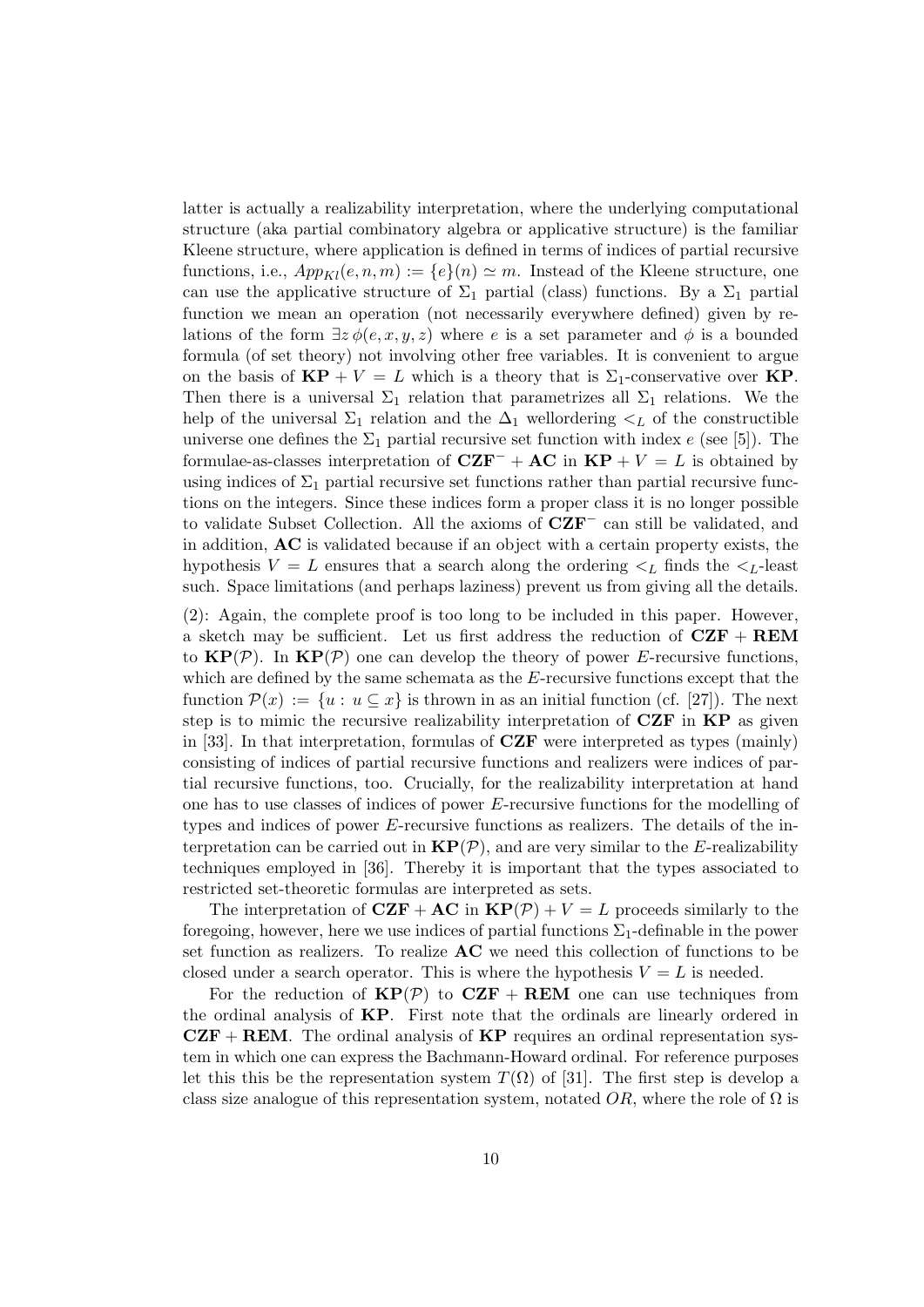being played by the class of ordinals. Such a class size ordinal representation system has been developed in [30], section 4. The next step consists in finding an analogue  $RS(OR)$  of the infinitary proof system  $RS(\Omega)$  of [30]. Let's denote the element of OR which has all ordinals as predecessors by  $\hat{\Omega}$ . Similarly as in the case of  $RS(\Omega)$ one uses the ordinals (i.e. the elements of  $OR$  preceding  $\Omega$ ) to build a hierarchy of set terms. The main difference here is that rather than modelling this hierarchy on the constructible hierarchy, one uses the cumulative hierarchy  $V_{\alpha}$  to accommodate the power set function  $P$ . The embedding of  $KP(P)$  into  $RS(OR)$ , the cut elimination theorems and the collapsing theorem for  $RS(OR)$  are proved in much the same way as for  $RS(\Omega)$  in [30]. Finally one has to encode infinitary  $RS(OR)$  derivations in  $CZF + REM$  and prove a soundness theorem similar to [30], Theorem 3.5 with  $L_{\alpha}$  being replaced by  $V_{\alpha}$ .

(2): We have already indicated that  $V_{\omega+\omega}$  provides a set model for **Z** in **CZF**+**REM**. Using the reflection theorem of  $\mathbf{ZF}$  one can show in  $\mathbf{ZF}$  that there exists a cardinal  $\kappa$  such that  $L_{\kappa} \models \mathbf{KP}(\mathcal{P}) + V = L.$ 

Remark 3.6 Employing Heyting-valued semantics, N. Gambino also showed (cf. [16], Theorem 5.1.4) that  $CZF^-$  + REM is of the same strength as  $CZF^-$ .

The previous results show that the combination of **CZF** and the general axiom of choice has no constructive justification in Martin-Löf type theory.

## 4 Old acquaintances

In many a text on constructive mathematics, axioms of countable choice and dependent choices are accepted as constructive principles. This is, for instance, the case in Bishop's constructive mathematics (cf. [8]) as well as Brouwer's intuitionistic analysis (cf. [40], Chap. 4, Sect. 2). Myhill also incorporated these axioms in his constructive set theory [28].

The weakest constructive choice principle we shall consider is the Axiom of Countable Choice,  $AC_{\omega}$ , i.e. whenever F is a function with domain  $\omega$  such that  $\forall i \in \omega \exists y \in F(i)$ , then there exists a function f with domain  $\omega$  such that  $\forall i \in \omega f(i) \in F(i)$ .

Let xRy stand for  $\langle x, y \rangle \in R$ . A mathematically very useful axiom to have in set theory is the Dependent Choices Axiom, DC, i.e., for all sets  $a$  and (set) relations  $R \subseteq a \times a$ , whenever

$$
(\forall x \in a) (\exists y \in a) x R y
$$

and  $b_0 \in a$ , then there exists a function  $f : \omega \to a$  such that  $f(0) = b_0$  and

$$
(\forall n \in \omega) f(n)Rf(n+1).
$$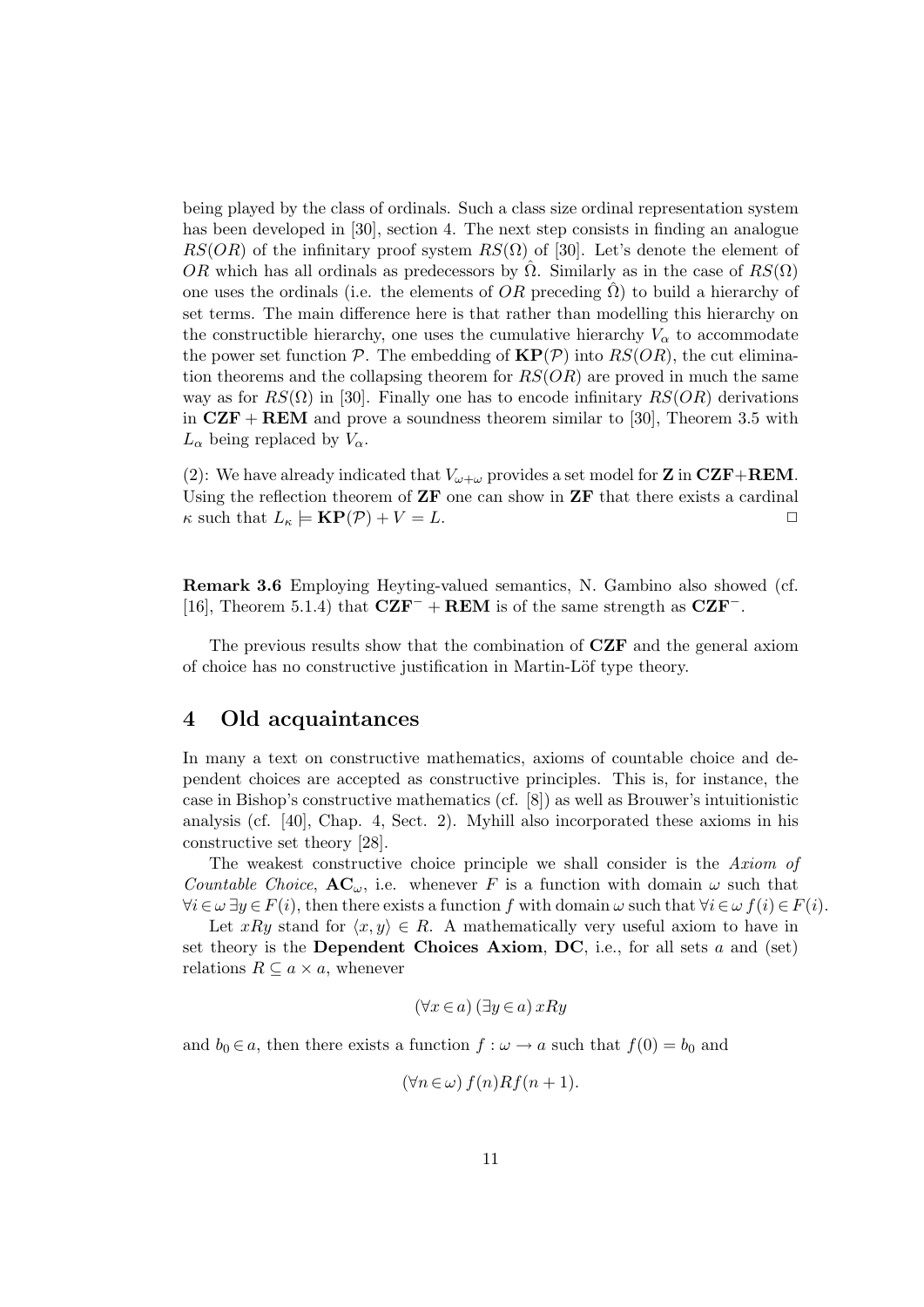Even more useful in constructive set theory is the Relativized Dependent Choices Axiom, RDC.<sup>1</sup> It asserts that for arbitrary formulae  $\phi$  and  $\psi$ , whenever

$$
\forall x[\phi(x) \rightarrow \exists y(\phi(y) \land \psi(x,y))]
$$

and  $\phi(b_0)$ , then there exists a function f with domain  $\omega$  such that  $f(0) = b_0$  and

$$
(\forall n \in \omega) [\phi(f(n)) \land \psi(f(n), f(n+1))].
$$

A restricted form of **RDC** where  $\phi$  and  $\psi$  are required to be  $\Delta_0$  will be called  $\Delta_0$ -RDC.

The Bounded Relativized Dependent Choices Axiom, **bRDC**, is the following schema: For all  $\Delta_0$ -formulae  $\theta$  and  $\psi$ , whenever

$$
(\forall x \in a) [\theta(x) \rightarrow (\exists y \in a) (\theta(y) \land \psi(x, y))]
$$

and  $b_0 \in a \land \phi(b_0)$ , then there exists a function  $f : \omega \to a$  such that  $f(0) = b_0$  and

$$
(\forall n \in \omega) [\theta(f(n)) \land \psi(f(n), f(n+1))].
$$

Letting  $\phi(x)$  stand for  $x \in a \land \theta(x)$ , one sees that **bRDC** is a consequence of  $\Delta_0$ -RDC.

Here are some other well known relationships.

### Proposition: 4.1 (CZF−)

- (i) DC implies  $AC_{\omega}$ .
- (ii)  $\bf bRDC$  and  $\bf DC$  are equivalent.
- $(iii)$  RDC implies DC.

**Proof:** (i): If z is an ordered pair  $\langle x, y \rangle$  let  $1^{st}(z)$  denote x and  $2^{nd}(z)$  denote y.

Suppose F is a function with domain  $\omega$  such that  $\forall i \in \omega \exists x \in F(i)$ . Let  $A =$  $\{\langle i, u \rangle | i \in \omega \land u \in F(i)\}\$ . A is a set by Union, Cartesian Product and restricted Separation. We then have

$$
\forall x \in A \,\exists y \in A \,\, xRy,
$$

where  $R = \{ \langle x, y \rangle \in A \times A \mid 1^{st}(y) = 1^{st}(x) + 1 \}.$  Pick  $x_0 \in F(0)$  and let  $a_0 = \langle 0, x_0 \rangle$ . Using **DC** there exists a function  $q : \omega \to A$  satisfying  $q(0) = a_0$  and

$$
\forall i \in \omega \left[ g(i) \in A \, \wedge \, 1^{st} \left( g(i+1) \right) = 1^{st} \left( g(i) \right) + 1 \right].
$$

Letting f be defined on  $\omega$  by  $f(i) = 2^{nd}(g(i))$  one gets  $\forall i \in \omega$   $f(i) \in F(i)$ .

<sup>&</sup>lt;sup>1</sup>In [2], **RDC** is called the dependent choices axiom and  $\overline{DC}$  is dubbed the axiom of limited dependent choices. We deviate from the notation in [2] as it deviates from the usage in classical set theory texts.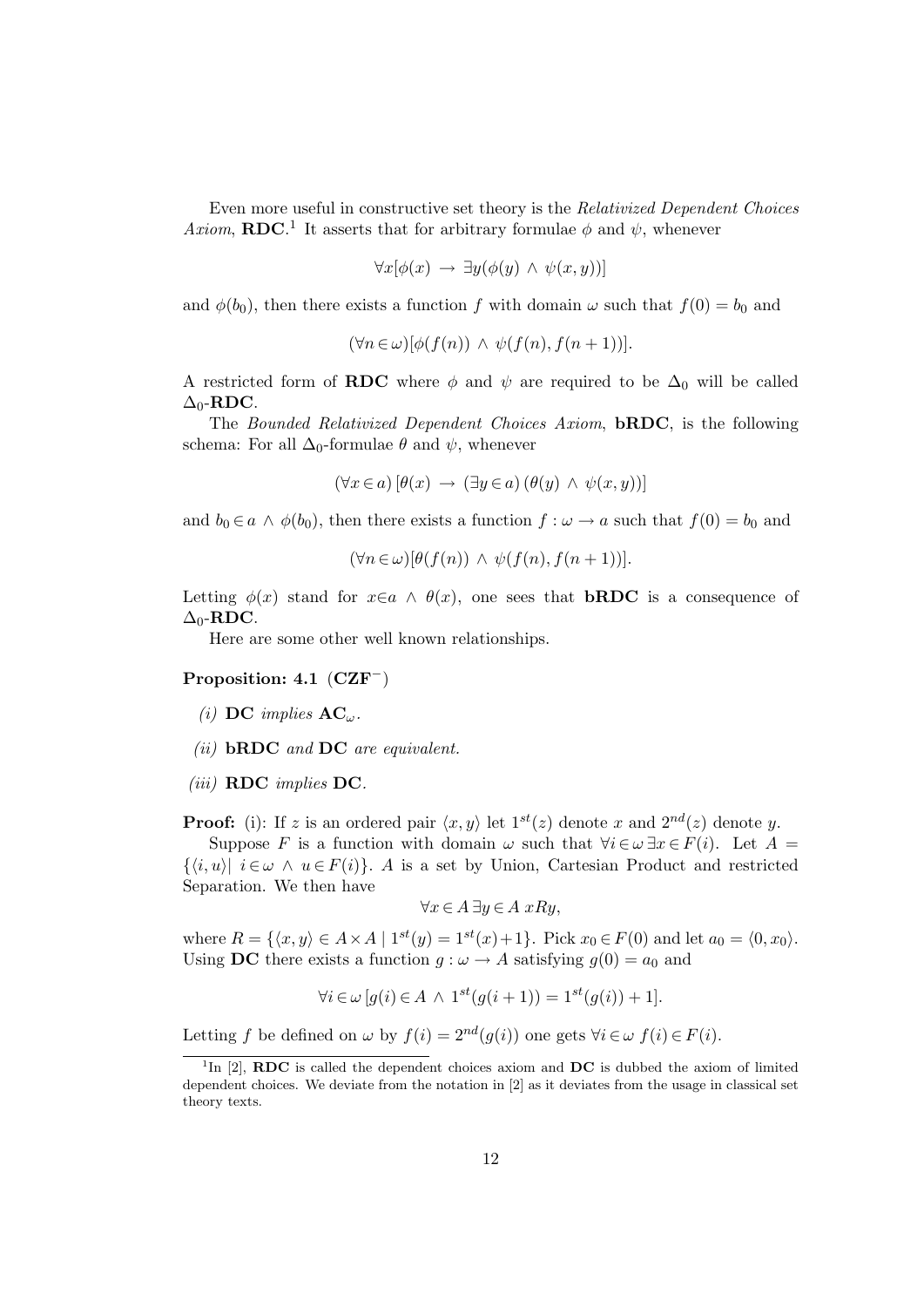(ii) We argue in  $CZF^- + DC$  to show **bRDC**. Assume

$$
\forall x \in a[\phi(x) \rightarrow \exists y \in a(\phi(y) \land \psi(x, y))]
$$

and  $\phi(b_0)$ , where  $\phi$  and  $\psi$  are  $\Delta_0$ . Let  $\theta(x, y)$  be the formula  $\phi(x) \wedge \phi(y) \wedge \psi(x, y)$ and  $A = \{x \in a \mid \phi(x)\}\.$  Then  $\theta$  is  $\Delta_0$  and A is a set by  $\Delta_0$  Separation. From the assumptions we get  $\forall x \in A \exists y \in A \theta(x, y)$  and  $b_0 \in A$ . Thus, using DC, there is a function f with domain  $\omega$  such that  $f(0) = b_0$  and  $\forall n \in \omega \theta(f(n), f(n+1))$ . Hence we get  $\forall n \in \omega \, [\phi(n) \land \psi(f(n), f(n+1))]$ . The other direction is obvious.

(iii) is obvious.

 $AC_{\omega}$  does not imply DC, not even on the basis of ZF.

Proposition: 4.2  $\mathbf{ZF} + \mathbf{AC}_{\omega}$  does not prove DC.

**Proof:** This was shown by Jensen [21].  $\Box$ 

An interesting consequence of  $RDC$  which is not implied by  $DC$  is the following:

**Proposition: 4.3 (CZF<sup>-</sup> + RDC)** Suppose  $\forall x \exists y \phi(x, y)$ . Then for every set d there exists a transitive set A such that  $d \in A$  and

$$
\forall x \in A \,\exists y \in A \,\phi(x, y).
$$

Moreover, for every set d there exists a transitive set A and a function  $f : \omega \to A$ such that  $f(0) = d$  and  $\forall n \in \omega \phi(f(n), f(n+1)).$ 

**Proof:** The assumption yields that  $\forall x \in b \exists y \phi(x, y)$  holds for every set b. Thus, by Collection and the existence of the transitive closure of a set, we get

$$
\forall b \,\exists c \, [\theta(b,c) \land Tran(c)],
$$

where  $Tran(c)$  means that c is transitive and  $\theta(b, c)$  is the formula  $\forall x \in b \exists y \in c \phi(x, y)$ . Let  $B$  be a transitive set containing  $d$ . Employing **RDC** there exists a function g with domain  $\omega$  such that  $g(0) = B$  and  $\forall n \in \omega \theta(g(n), g(n+1))$ . Obviously  $A = \bigcup_{n \in \omega} g(n)$  satisfies our requirements.

The existence of the function f follows from the latter since  $RDC$  entails  $DC \square$ 

## 5 The Presentation Axiom

The Presentation Axiom, PAx, is an example of a choice principle which is validated upon interpretation in type theory. In category theory it is also known as the existence of enough projective sets, **EPsets** (cf. [9]). In a category  $\mathbb{C}$ , an object P in  $\mathbb C$  is projective (in  $\mathbb C$ ) if for all objects  $A, B$  in  $\mathbb C$ , and morphisms  $A \xrightarrow{f} B$ ,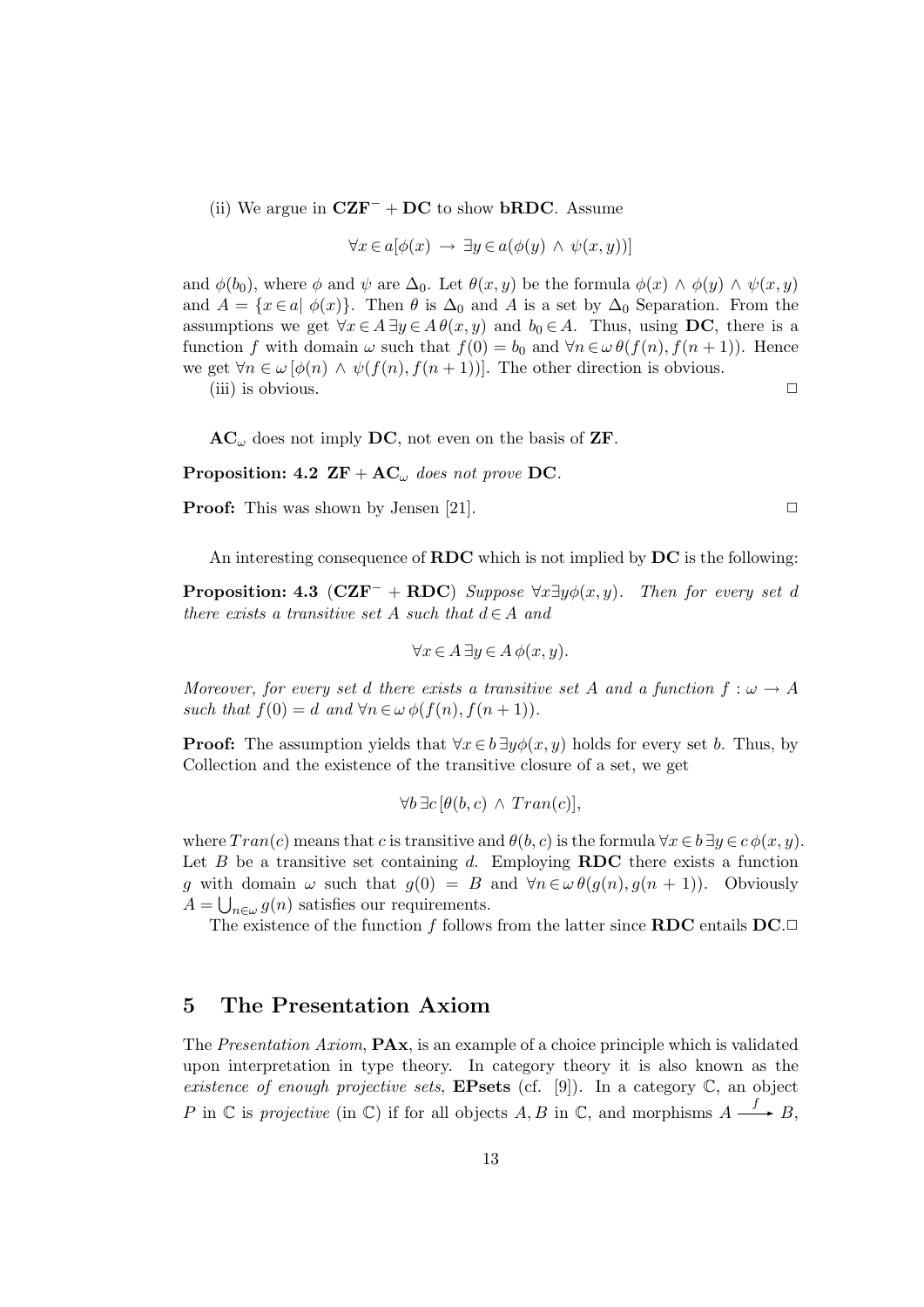$P \stackrel{g}{\longrightarrow} B$  with f an epimorphism, there exists a morphism  $P \stackrel{h}{\longrightarrow} A$  such that the following diagram commutes



It easily follows that in the category of sets, a set  $P$  is projective if for any  $P$ -indexed family  $(X_a)_{a \in P}$  of inhabited sets  $X_a$ , there exists a function f with domain P such that, for all  $a \in P$ ,  $f(a) \in X_a$ .

PAx (or EPsets), is the statement that every set is the surjective image of a projective set.

Alternatively, projective sets have also been called bases, and we shall follow that usage henceforth. In this terminology,  $AC_{\omega}$  expresses that  $\omega$  is a base whereas AC amounts to saying that every set is a base.

### Proposition: 5.1 (CZF−) PAx implies DC.

**Proof:** See [1] or [9], Theorem 6.2.  $\Box$ 

The preceding implications cannot be reversed, not even on the basis of ZF.

### Proposition: 5.2  $ZF + DC$  does not prove PAx.

**Proof:** To see this, note that there are symmetric models M of  $\mathbf{ZF}+\mathbf{DC}+\neg \mathbf{AC}$ , as for instance the one used in the proof of [19], Theorem 8.3. A symmetric model (cf. [19], chapter 5) of **ZF** is specified by giving a ground model M of **ZFC**, a complete Boolean algebra B in M, an M-generic filter G in B, a group  $\mathcal G$  of automorphisms of  $B$ , and a normal filter of subgroups of  $\mathcal G$ . The symmetric model consists of the elements of  $M[G]$  that hereditarily have symmetric names. By [9] Theorem 4.3 and Theorem 6.1,  $M$  is not a model of **PAx**.  $\Box$ 

Remark 5.3 Very little is known about the classical strength of PAx. It is an open problem whether  $\mathbf{ZF}$  proves that  $\mathbf{P} \mathbf{Ax}$  implies  $\mathbf{AC}$  (cf. [9], p. 50). In P. Howard's and J.E. Rubin's book on consequences of the axiom of choice [18], this problem appears on page 322. Intuitionistically, however, PAx is much weaker than AC. In CZF, AC implies restricted excluded middle and thus the power set axiom. Moreover, in IZF, AC implies full excluded middle, whereas **PA**x does not yield any such forms of excluded middle.

**Proposition: 5.4 IZF** + **PAx** does not prove **AC**. More specifically,  $\text{IZF} + \text{PAx}$ does not prove that  $\omega_{\omega}$  is a base.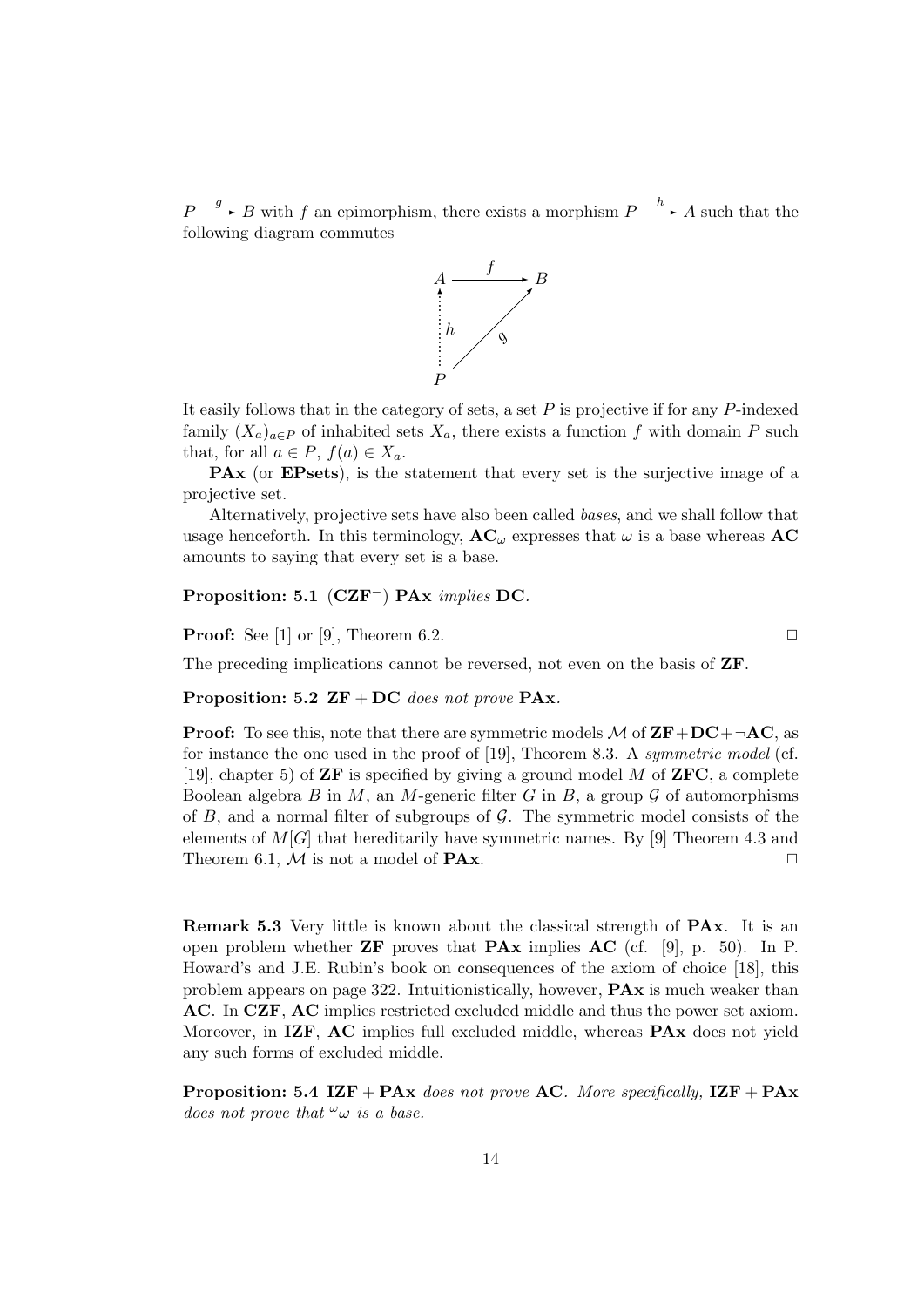**Proof:** The realizability model  $V(Kl)$  of [25] validates **PAx** ([25], Theorem 7.6) as well as Church's thesis ([25], Theorem 3.1). It is well known that  $\omega_{\omega}$  being a basis is incompatible with Church's thesis (cf.  $[40]$ , 5.7).

## 6 The Axiom of Multiple Choice

A special form of choice grew out of Moerdijk's and Palmgren's endeavours to find a categorical counterpart for constructive type theory. In [26] they introduced a candidate for a notion of "predicative topos", dubbed stratified pseudotopos. The main results of [26] are that any stratified pseudotopos provides a model for CZF and that the sheaves on an internal site in a stratified pseudotopos again form a stratified pseudotopos. Their method of obtaining CZF models from stratified pseudotoposes builds on Aczel's original interpretation of CZF in type theory. They encountered, however, a hindrance which stems from the fact that Aczel's interpretation heavily utilizes that Martin-Löf type theory satisfies the axiom of choice for types. In categorical terms, the latter amounts to the principle of the existence of enough projectives. As this principle is usually not preserved under sheaf constructions, Moerdijk and Palmgren altered Aczel's construction and thereby employed a category-theoretic choice principle dubbed the axiom of multiple choice, AMC. Rather than presenting the categorical axiom of multiple choice, the following will be concerned with a purely set-theoretic version of it which was formulated by Peter Aczel and Alex Simpson (cf. [4]).

**Definition: 6.1** If X is a set let  $MV(X)$  be the class of all multi-valued functions R with domain X, i.e., the class of all sets R of ordered pairs such that  $X = \{x :$  $\exists y \langle x, y \rangle \in R$ . A set C covers  $R \in MV(X)$  if

$$
\forall x \in X \exists y \in C[(x, y) \in R] \land \forall y \in C \exists x \in X[(x, y) \in R].
$$

A class Y is a *cover base* for a set X if every  $R \in MV(X)$  is covered by an image of a set in  $\mathcal Y$ . If  $\mathcal Y$  is a set then it is a *small cover base* for X.

We use the arrow  $\rightarrow$  in  $g : A \rightarrow B$  to convey that g is a surjective function from A to B. If  $g : A \rightarrow B$  we also say that g is an epi.

**Proposition: 6.2** Y is a cover base for X iff for every epi  $f : Z \rightarrow X$  there is an epi  $g: Y \twoheadrightarrow X$ , with  $Y \in \mathcal{Y}$ , that factors through  $f: Z \to X$ .

**Proof:** This result is due to Aczel and Simpson; see [4].  $\Box$ 

**Definition: 6.3** Y is a *(small) collection family* if it is a *(small) cover base for each* of its elements.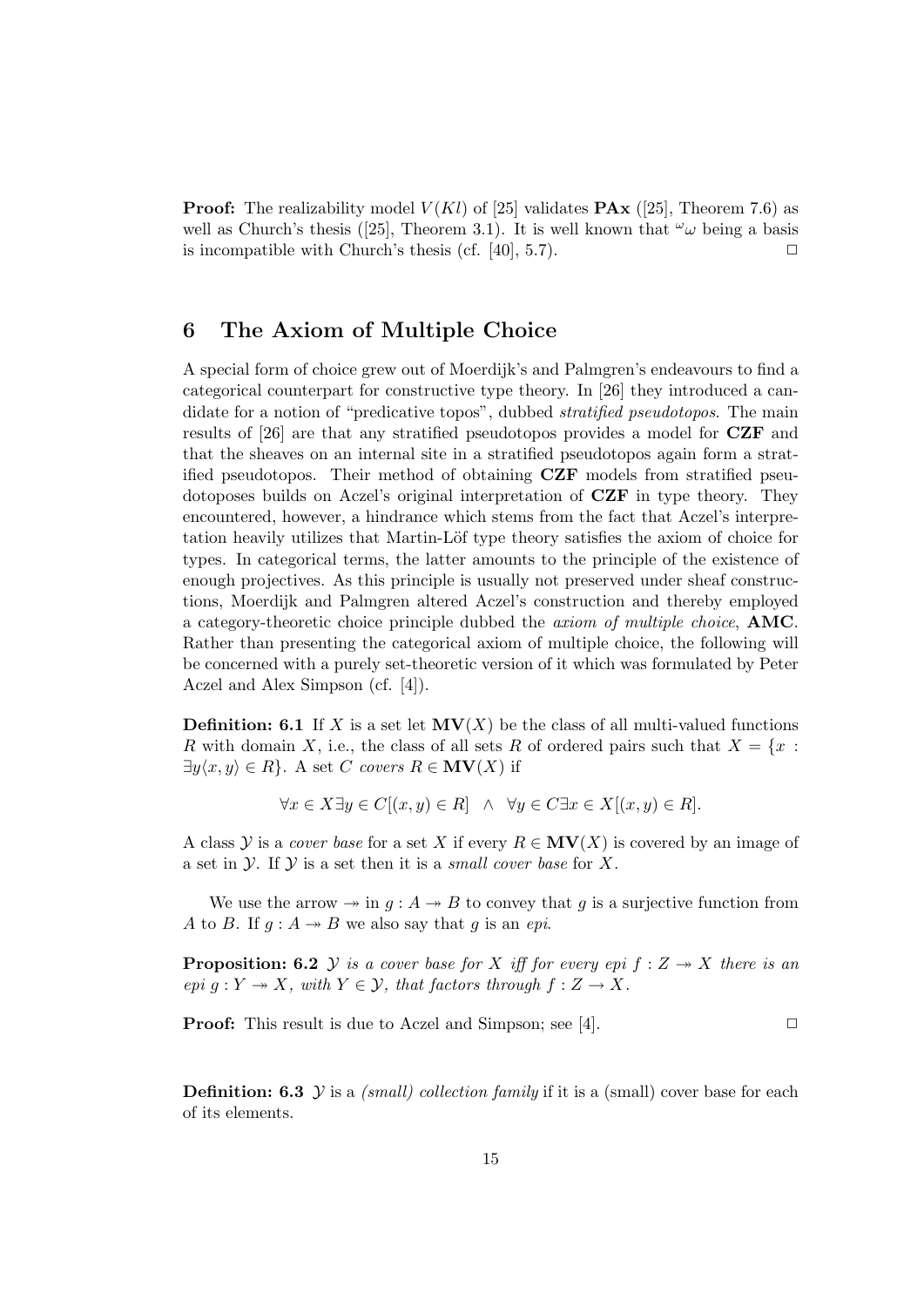- Definition: 6.4 Axiom of Multiple Choice (AMC): Every set is in some small collection family.
- **H-axiom:** For every set A there is a smallest set  $H(A)$  such that if  $a \in A$  and  $f: a \to \mathbf{H}(A)$  then  $\text{ran}(f) \in \mathbf{H}(A)$ .

Theorem: 6.5 (CZF)

- 1. PAx implies AMC.
- 2. AMC plus H-axiom implies REA.

**Proof:** These results are due to Aczel and Simpson; see [4].  $\Box$ 

Proposition: 6.6 ZF does not prove that AMC implies PAx.

**Proof:** This will follow from Corollary 6.11. □

### ZF models of AMC

Definition: 6.7 There is a weak form of the axiom of choice, which holds in a plethora of ZF universes. The axiom of small violations of choice, SVC, has been studied by A. Blass [9]. It says in some sense, that all failure of choice occurs within a single set. **SVC** is the assertion that there is a set  $S$  such that, for every set  $a$ , there exists an ordinal  $\alpha$  and a function from  $S \times \alpha$  onto a.

**Lemma: 6.8** (i) If X is transitive and  $X \subseteq B$ , then  $X \subseteq \mathbf{H}(B)$ . (ii) If  $2 \in B$  and  $x, y \in \mathbf{H}(B)$ , then  $\langle x, y \rangle \in \mathbf{H}(B)$ .

**Proof:** (i): By Set Induction on a one easily proves that  $a \in X$  implies  $a \in H(B)$ . (ii): Suppose  $2 \in B$  and  $x, y \in \mathbf{H}(B)$ . Let f be the function  $f: 2 \to \mathbf{H}(B)$  with  $f(0) = x$  and  $f(1) = y$ . Then  $\text{ran}(f) = \{x, y\} \in \mathbf{H}(B)$ . By repeating the previous procedure with  $\{x\}$  and  $\{x, y\}$  one gets  $\langle x, y \rangle \in \mathbf{H}(B)$ .

#### Theorem: 6.9 (ZF) SVC implies AMC and REA.

**Proof:** Let M be a ground model that satisfies  $ZF + SVC$ . Arguing in M let S be a set such that, for every set a, there exists an ordinal  $\alpha$  and a function from  $S \times \alpha$ onto a.

Let  $\mathbb P$  be the set of finite partial functions from  $\omega$  to S, and, stepping outside of M, let G be an M-generic filter in  $\mathbb{P}$ . By the proof of [9], Theorem 4.6, M[G] is a model of ZFC.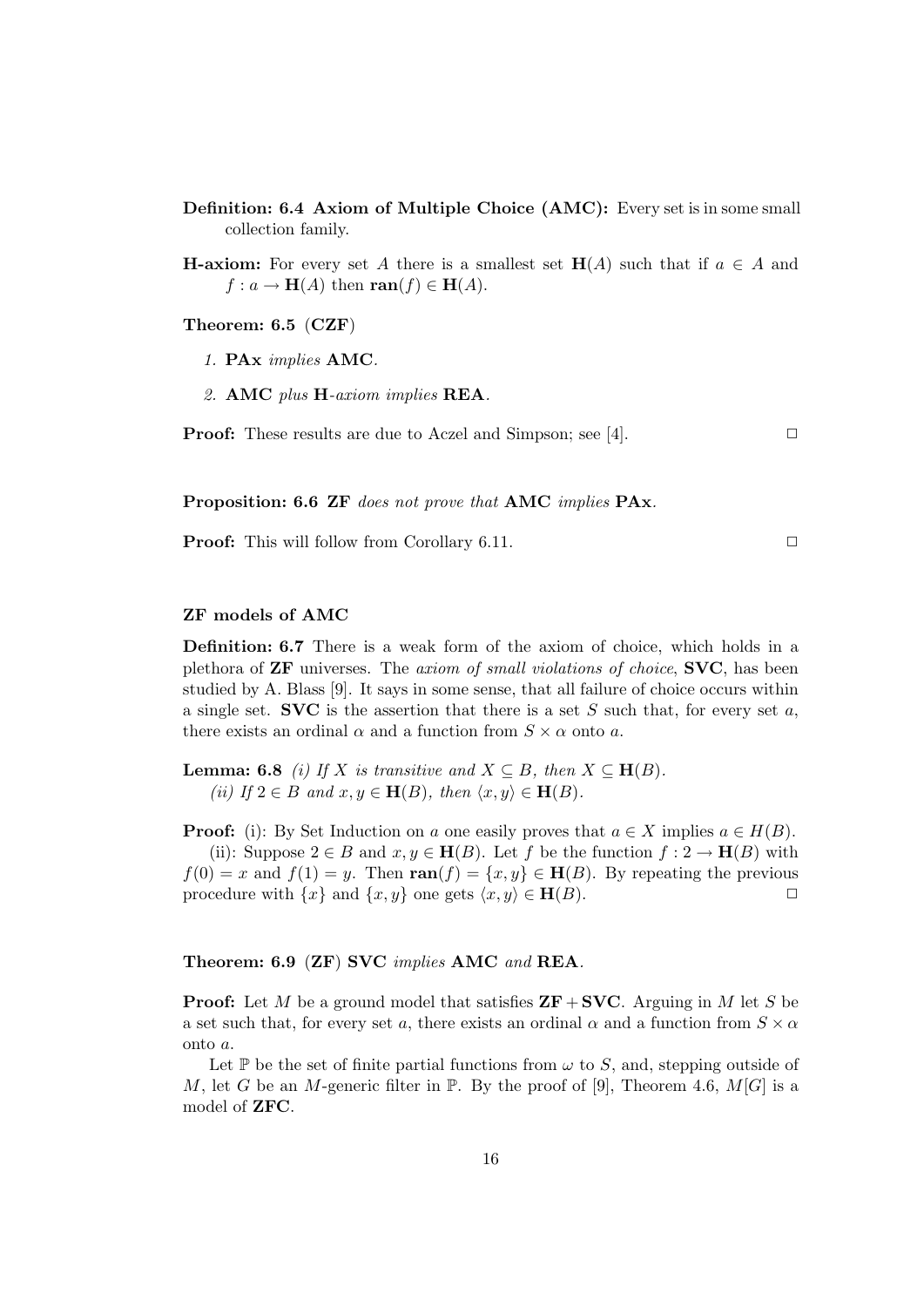Let A be an arbitrary set in M. Let  $B = \bigcup_{n \in \omega} F(n)$ , where

$$
F(0) = \mathbf{TC}(A \cup \mathbb{P}) \cup \omega \cup \{A, \mathbb{P}\}
$$

$$
F(n+1) = \{b \times \mathbb{P} : b \in \bigcup_{k \le n} F(k)\}.
$$

Then  $B \in M$ . Let  $Z = (\mathbf{H}(B))^M$ . Then  $A \in Z$ . First, we show by induction on n that  $F(n) \subseteq Z$ . As  $F(0)$  is transitive,  $F(0) \subseteq Z$  follows from Lemma 6.8, (i). Now suppose  $\bigcup_{k\leq n} F(k) \subseteq Z$ . An element of  $F(n+1)$  is of the form  $b \times \mathbb{P}$  with  $b \in \bigcup_{k \leq n} F(k)$ . If  $x \in b$  and  $p \in \mathbb{P}$  then  $x, p \in Z$ , and thus  $\langle x, p \rangle \in Z$  by Lemma 6.8 since  $2 \in B$ . So, letting id be the identity function on  $b \times \mathbb{P}$ , we get id:  $b \times \mathbb{P} \to Z$ , and hence  $\text{ran}(id) = b \times \mathbb{P} \in Z$ . Consequently we have  $F(n+1) \subseteq Z$ . It follows that  $B \subseteq Z$ .

We claim that

$$
M \models Z \text{ is a small collection family.} \tag{2}
$$

To verify this, suppose that  $x \in Z$  and  $R \in M$  is a multi-valued function on x. x being an element of  $(H(B))^M$ , there exists a function  $f \in M$  and  $a \in B$  such that  $f: a \to x$  and  $\text{ran}(f) = x$ . As  $M[G]$  is a model of **AC**, we may pick a function  $\ell \in M[G]$  such that  $\textbf{dom}(\ell) = x$  and  $\forall v \in x$  uR $\ell(v)$ . We may assume  $x \neq \emptyset$ . So let  $v_0 \in x$  and pick  $d_0$  such that  $v_0 R d_0$ . Let  $\ell$  be a name for  $\ell$  in the forcing language. For any  $z \in M$  let  $\check{z}$  be the canonical name for z in the forcing language. Define  $\chi: a \times \mathbb{P} \to M$  by

$$
\chi(u,p) := \begin{cases} w & \text{iff } f(u)Rw \text{ and} \\ p \Vdash [\ddot{\ell} \text{ is a function } \wedge \ \ddot{\ell}(\check{f}(\check{u})) = \check{w}] \\ d_0 & \text{otherwise.} \end{cases}
$$

For each  $u \in a$ , there is a  $w \in Z$  such that  $f(u)Rw$  and  $\ell(f(u)) = w$ , and then there is a  $p \in G$  that forces that  $\ell$  is a function and  $\ell(f(\check{u})) = \check{w}$ , so w is in the range of  $\chi$ .  $\chi$  is a function with domain  $a \times \mathbb{P}$ ,  $\chi \in M$ , and  $\text{ran}(\chi) \subseteq \text{ran}(R)$ . Note that  $a \times \mathbb{P} \in B$ , and thus we have  $a \times \mathbb{P} \in Z$ . As a result, with  $C = \text{ran}(\chi)$  we have  $\forall v \in x \exists y \in C \ vRy \land \forall y \in C \exists v \in x \ vRy$ , confirming the claim.

From the previous theorem and results in [9] it follows that AMC and REA are satisfied in all permutation models and symmetric models. A permutation model (cf. [19], chapter 4) is specified by giving a model V of **ZFC** with atoms in which the atoms form a set A, a group G of permutations of A, and a normal filter  $\mathcal F$  of subgroups of  $\mathcal G$ . The permutation model then consists of the hereditarily symmetric elements of  $V$ .

A symmetric model (cf. [19], chapter 5), is specified by giving a ground model M of **ZFC**, a complete Boolean algebra B in M, an M-generic filter G in B, a group  $\mathcal G$  of automorphisms of  $B$ , and a normal filter of subgroups of  $\mathcal G$ . The symmetric model consists of the elements of  $M[G]$  that hereditarily have symmetric names.

If B is a set then  $HOD(B)$  denotes the class of sets hereditarily ordinal definable over B.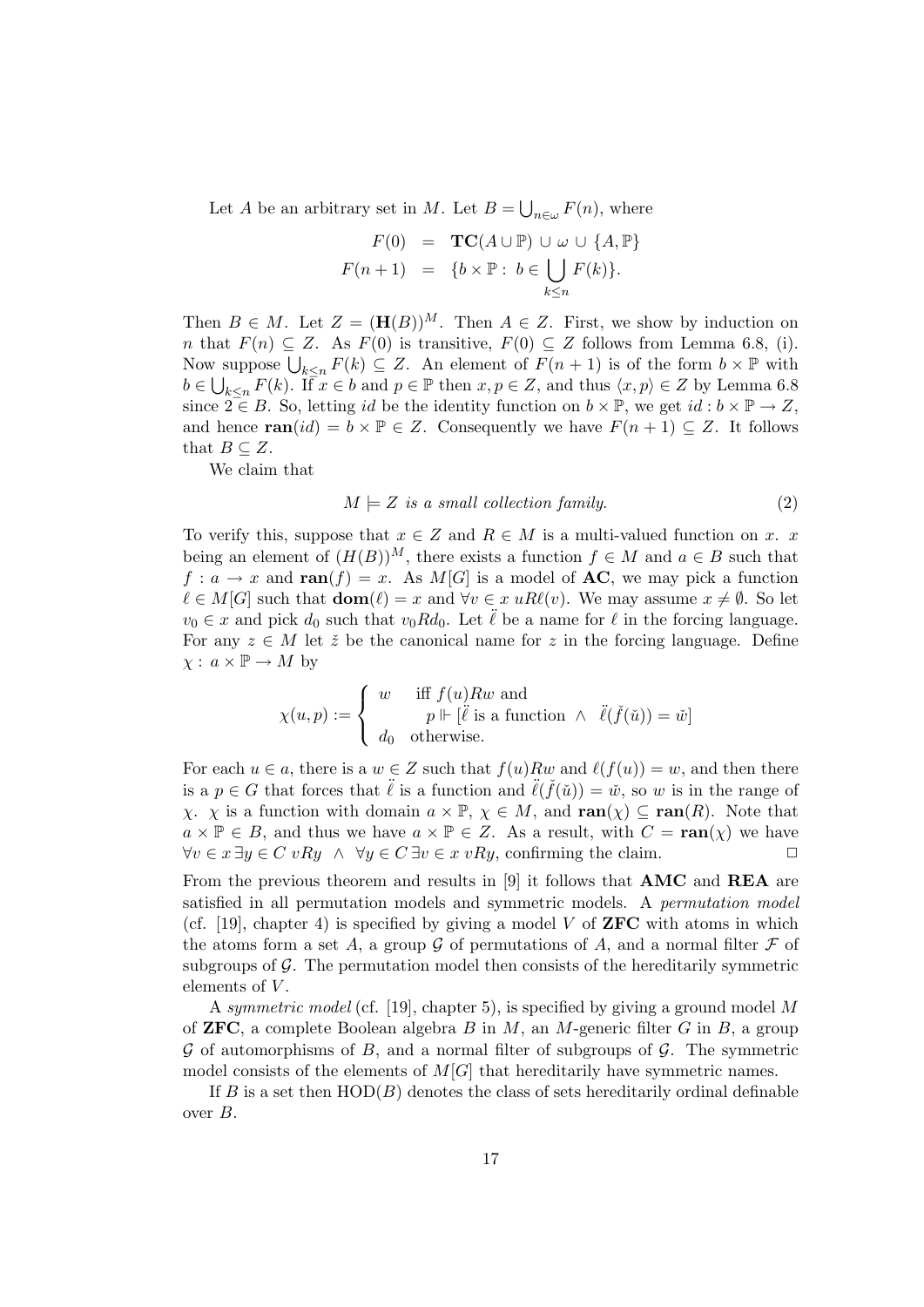Corollary: 6.10 The usual models of classical set theory without choice satisfy AMC and REA. More precisely, every permutation model and symmetric model satisfies AMC and REA. Furthermore, if  $V$  is a universe that satisfies  $\mathbf{ZF}$ , then for every transitive set  $A \in V$  and any set  $B \in V$  the submodels  $L(A)$  and  $HOD(B)$ satisfy **AMC** and **REA**.

Proof: This follows from Theorem 6.9 in conjunction with [9], Theorems 4.2, 4.3, 4.4, 4.5.  $\Box$ 

Corollary: 6.11 ( $\mathbf{ZF}$ ) AMC and REA do not imply the countable axiom of choice,  $AC_{\omega}$ . Moreover, AMC and REA do not imply any of the mathematical consequences of  $AC$  of [19], chapter 10. Among those consequences are the existence of a basis for any vector space and the existence of the algebraic closure of any field.

**Proof:** This follows from Corollary 6.9 and [19], chapter 10.  $\Box$ 

There is, however, one result known to follow from AMC that is usually considered a consequence of the axiom of choice.

**Proposition: 6.12 (ZF) AMC** implies that, for any set X, there is a cardinal  $\kappa$ such that X cannot be mapped onto a cofinal subset of  $\kappa$ .

**Proof:** From [35], Proposition 4.1 it follows that  $\mathbf{ZF} \vdash \mathbf{H}$ -axiom, and thus, by Theorem 6.5, we get  $\mathbf{ZF} + \mathbf{AMC} \vdash \mathbf{REA}$ . The assertion then follows from [35], Corollary 5.2.

Corollary: 6.13 (ZF) AMC implies that there are class many regular cardinals.

**Proof:** If  $\alpha$  is an ordinal then by the previous result there exists a cardinal  $\kappa$  such that  $\alpha$  cannot be mapped onto a cofinal subset of  $\kappa$ . Let  $\pi$  be the cofinality of  $\kappa$ . Then  $\pi$  is a regular cardinal  $>\alpha$ .

The only models of  $\mathbf{ZF} + \neg \mathbf{AMC}$  known to the author are the models of

 ${\bf ZF}+{\rm All}$  uncountable cardinals are singular

given by Gitik [17] who showed the consistency of the latter theory from the assumption that

 ${\rm ZFC} + \forall \alpha \exists \kappa > \alpha \, (\kappa$  is a strongly compact cardinal)

is consistent. This large cardinal assumption might seem exaggerated, but it is known that the consistency of all uncountable cardinals being singular cannot be proved without assuming the consistency of the existence of some large cardinals. For instance, it was shown in [12] that if  $\aleph_1$  and  $\aleph_2$  are both singular one can obtain an inner model with a measurable cardinal.

It would be very interesting to construct models of  $\mathbf{ZF} + \neg \mathbf{AMC}$  that do not hinge on large cardinal assumptions.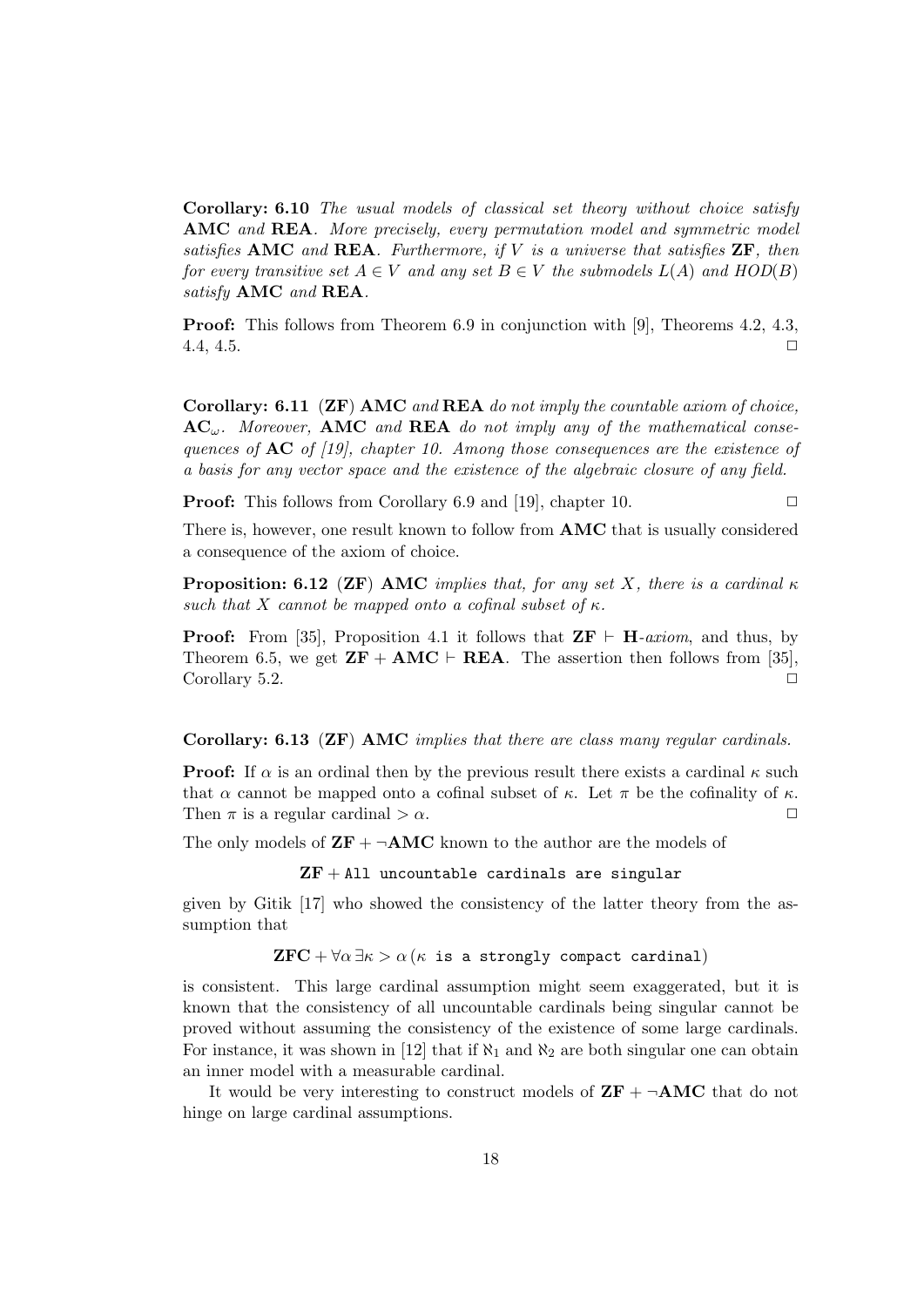## 7 Interpreting set theory in type theory

The basic idea of the interpretation  $CZF$  in Martin-Löf type theory is easily explained. The type  $V$  that is to be the universe of sets in type theory consists of elements of the form  $\sup(A, f)$ , where  $A : U$  and  $f : A \to U$ .  $\sup(A, f)$  may be more suggestively written as  $\{f(x) : x \in A\}$ . The elements of V are constructed inductively as families of sets indexed by the elements of a small type.

 $ML_1V$  is the extension of Martin-Löf type theory with one universe,  $ML_1$ , by Aczel's set of iterative sets  $V$  (cf. [1]). To be more precise,  $ML_1$  is a type theory which has one universe U and all the type constructors of [24] except for the W-type. Indicating discharged assumptions by putting brackets around them, the natural deduction rules pertaining to  $V$  are as follows:<sup>2</sup>

 $(V$ –formation)  $V$  set

$$
(\mathbf{V}\text{-introduction}) \quad \frac{A:\mathbf{U}\quad f:A\to\mathbf{V}}{\sup(A,f):\mathbf{V}}
$$
\n
$$
[A:\mathbf{U},f:A\to\mathbf{V}]
$$
\n
$$
[A:\mathbf{U},f:A\to\mathbf{V}]
$$
\n
$$
(\mathbf{V}\text{-elimination}) \quad \frac{c:\mathbf{V}\quad d(A,f,z):\,C(\sup(A,f))}{\mathbf{T}_{\mathbf{V}}(c,(A,f,z)d):\,C(c)} \quad [A:\mathbf{U},f:A\to\mathbf{V}]
$$
\n
$$
B:\mathbf{U}\quad g:B\to\mathbf{V}\quad [z:(\mathbf{I}\mathbf{U}:\,A)C(f(v))]
$$
\n
$$
\mathbf{T}_{\mathbf{V}}(\sup(B,g),(A,f,z)d) = d(B,g,(\lambda v)\mathbf{T}_{\mathbf{V}}(g(v),(A,f,z)d)):\,C(\sup(B,g))
$$

where the last rule is called  $(V$ –equality).

In ML<sub>1</sub>V there are one-place functions assigning  $\bar{\alpha}$  : U and  $\tilde{\alpha}$  :  $\bar{\alpha} \rightarrow V$  to  $\alpha$  : V such that if  $\alpha = \sup(A, f)$  : V, where A : U and  $f : A \to V$ , then  $\bar{\alpha} = A : U$  and  $\tilde{\alpha} = f : A \to V$ . Moreover, if  $\alpha : V$  then

$$
\sup(\bar{\alpha}, \tilde{\alpha}) = \alpha \; : \; \mathbf{V}.
$$

In the formulae-as-types interpretation of  $CZF$  in  $ML_1V$  we shall assume that  $CZF$ is formalized with primitive bounded quantifiers  $(\forall x \in y) \phi(x)$  and  $(\exists x \in y) \phi(x)$ . Each formula  $\psi(x_1, \ldots, x_n)$  of **CZF** (whose free variables are among  $x_1, \ldots, x_n$ ) will be interpreted as a dependent type  $\|\psi(a_1, \ldots, a_n)\|$  for  $a_1 : \mathbf{V}, \ldots, a_n : \mathbf{V}$ , which is also small, i.e. in U, if  $\psi$  contains only bounded quantifiers. The definition of  $\|\psi(\alpha_1, \ldots, \alpha_n)\|$  for a non-atomic formula  $\psi$  proceeds by recursion on the build-up

 $2$ To increase readability and intelligibility, the formulation  $\acute{a}$  la Russel is used here for type theories with universes (cf. [24]). Rather than ' $a \in A$ ', we shall write 'a : A' for the type-theoretic elementhood relation to distinguish it from the set-theoretic one.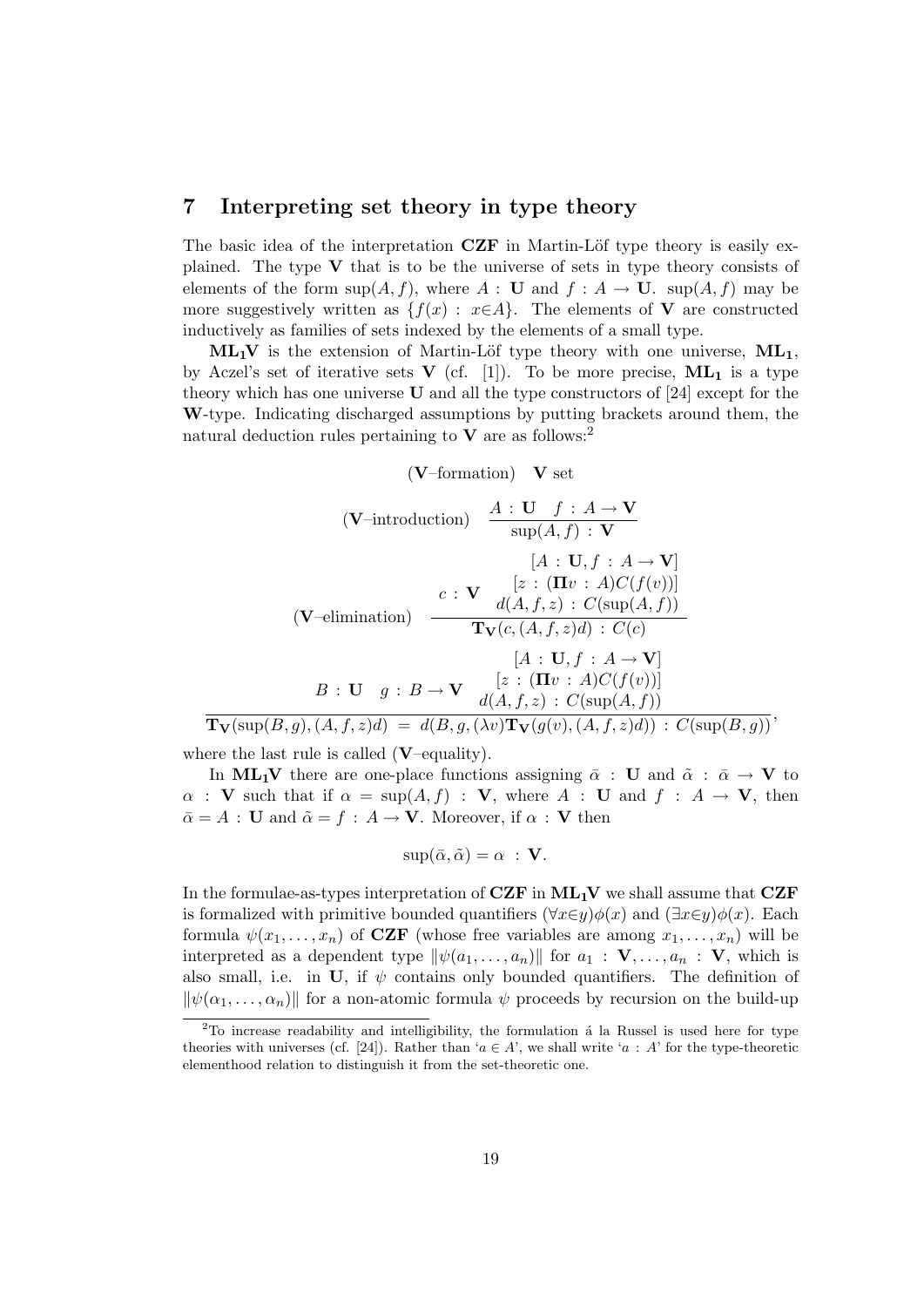of  $\psi$  and is as follows:<sup>3</sup>

$$
\|\varphi(\vec{\alpha}) \wedge \vartheta(\vec{\alpha})\| \quad \text{is} \quad \|\varphi(\vec{\alpha})\| \times \|\vartheta(\vec{\alpha})\|,
$$
  

$$
\|\varphi(\vec{\alpha}) \vee \vartheta(\vec{\alpha})\| \quad \text{is} \quad \|\varphi(\vec{\alpha})\| + \|\vartheta(\vec{\alpha})\|,
$$
  

$$
\|\varphi(\vec{\alpha}) \supset \vartheta(\vec{\alpha})\| \quad \text{is} \quad \|\varphi(\vec{\alpha})\| \to \|\vartheta(\vec{\alpha})\|,
$$
  

$$
\|\neg\varphi(\vec{\alpha})\| \quad \text{is} \quad \|\varphi(\vec{\alpha})\| \to N_0,
$$
  

$$
\|(\forall x \in \alpha_k) \vartheta(\vec{\alpha}, x)\| \quad \text{is} \quad (\mathbf{\Pi} i : \overline{\alpha_k}) \|\vartheta(\vec{\alpha}, \overline{\alpha_k}(i))\|,
$$
  

$$
\|(\exists x \in \alpha_k) \vartheta(\vec{\alpha}, x)\| \quad \text{is} \quad (\mathbf{\Sigma} i : \overline{\alpha_k}) \|\vartheta(\vec{\alpha}, \overline{\alpha_k}(i))\|,
$$
  

$$
\|\forall x \vartheta(\vec{\alpha}, x)\| \quad \text{is} \quad (\mathbf{\Pi} \beta : \mathbf{V}) \|\vartheta(\vec{\alpha}, \beta)\|,
$$
  

$$
\|\exists x \vartheta(\vec{\alpha}, x)\| \quad \text{is} \quad (\mathbf{\Sigma} \beta : \mathbf{V}) \|\vartheta(\vec{\alpha}, \beta)\|.
$$

To complete the above interpretation it remains to provide the types  $\|\alpha = \beta\|$  and  $\|\alpha \in \beta\|$  for  $\alpha, \beta$ : V. To this end one defines by recursion on V a function  $\dot{=} : \mathbf{V} \times \mathbf{V} \rightarrow \mathbf{U}$  such that

$$
\alpha \dot{=} \beta \quad \text{is} \quad [(\mathbf{\Pi} \, i \, : \, \bar{\alpha})(\mathbf{\Sigma} \, j \, : \, \bar{\beta}) \, \tilde{\alpha}(i) \dot{=} \tilde{\beta}(j)] \times [(\mathbf{\Pi} \, j \, : \, \bar{\beta})(\mathbf{\Sigma} \, i \, : \, \bar{\alpha}) \, \tilde{\alpha}(i) \dot{=} \tilde{\beta}(j)].
$$

Finally let  $\|\alpha = \beta\|$  be  $\alpha = \beta$  and let  $\|\alpha \in \beta\|$  be  $(\sum j : \bar{\beta})\alpha = \tilde{\beta}(j)$ . The interpretation theorem can now be stated in a concise form.

**Theorem:** 7.1 Let  $\theta$  be a sentence of set theory. If  $CZF \vdash \theta$  then there exists a term  $t_{\theta}$  such that  $ML_1V \vdash t_{\theta} : ||\theta||$ .

**Proof:** [1], Theorem 4.2.  $\Box$ 

A strengthening of  $ML_1V$  is the type theory  $ML_1WV$  in which the universe U is also closed under the W-type but the W-type constructor cannot be applied to families of types outside of U.

**Theorem:** 7.2 Let  $\theta$  be a sentence of set theory. If  $CZF + REA \vdash \theta$  then there exists a term  $t_{\theta}$  such that  $\mathbf{ML_{1W}}\mathbf{V} \vdash t_{\theta} : \|\theta\|.$ 

### **Proof:** [3].  $\Box$

A further strengthening of the properties of U considered by Aczel is U-induction which asserts that  **is inductively defined by its closure properties (cf.[2], 1.10).** 

- **Theorem: 7.3** (i) CZF,  $ML_1V$ , and  $ML_1V$  + U-induction are of the same strength.
- (ii)  $CZF+REA$ ,  $ML_1wV$ , and  $ML_1wV+U-induction$  are of the same strength.

**Proof:** this follows from [33], Theorem 4.14 and Theorem 5.13.  $\Box$ 

Several choice principles are also validated by the interpretations of Theorems 7.1 and 7.2. The sets that are bases in the interpretation can be characterized by the following notion.

<sup>&</sup>lt;sup>3</sup>Below  $\supset$  denotes the conditional and  $N_0$  denotes the empty type.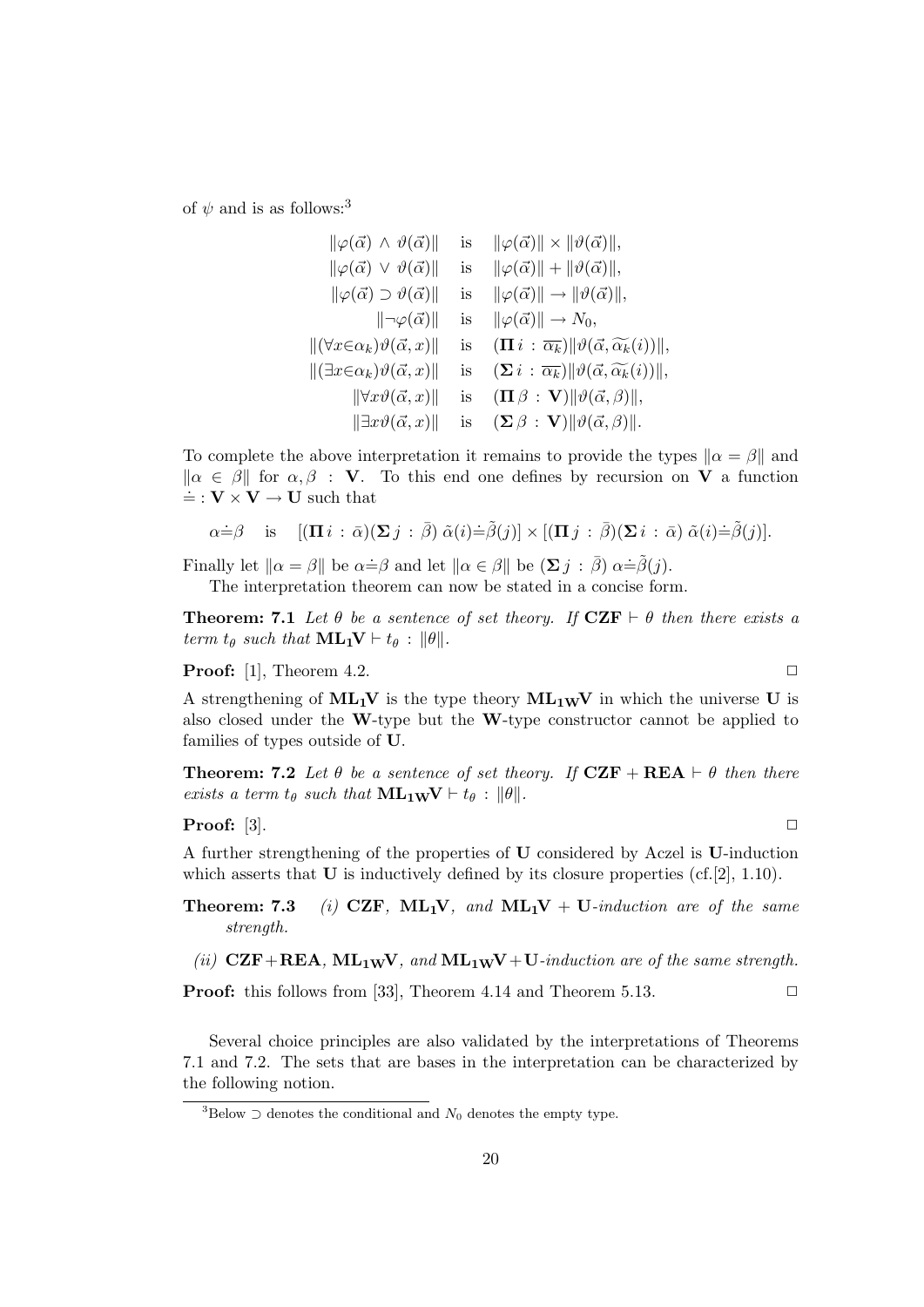**Definition:** 7.4  $\alpha$  : V is *injectively presented* if for all *i*, *j* :  $\bar{\alpha}$ , whenever  $\|\tilde{\alpha}(i)\|$  $\tilde{\alpha}(j)$  is inhabited, then  $i = j : \bar{\alpha}$ .

Section 9 will describe large collections of sets that have injective presentations.

## 8 Subcountability

Certain classical set theories such as Kripke-Platek set theory possess models wherein all sets are (internally) countable, and thus a particular strong form of the axiom of choice obtains. Although  $CZF$  has the same proof-theoretic strength as  $KP$ , CZF refutes the statement that every set is countable. However, a weaker form of countability, dubbed *subcountability*, is not only compatible with  $CZF$  and  $CZF$  + REA but doesn't increase the proof-theoretic strength of these theories.

**Definition:** 8.1 We use the arrow  $\rightarrow$  in  $g : A \rightarrow B$  to convey that g is a surjective function from A to B.

> X is countable iff  $\exists u \, u \in X \rightarrow \exists f (f : \omega \rightarrow X),$ X is subcountable iff  $\exists A \subseteq \omega \exists f (f : A \rightarrow X).$

Let EC be the statement that every set is countable and let ESC be the statement that every set is subcountable. **ESC** has also been called the Axiom of Enumerability by Myhill (cf.  $[28]$ ).

Obviously, in (rather weak) classical set theories countability and subcountability amount to the same. This is, however, far from being provable in intuitionistic set theories. Letting  $\omega_{\omega}$  be the set of functions from  $\omega$  to  $\omega$ , it is, for instance, known that the theories IZF and IZF +  $\omega$  is subcountable are equiconsistent, while CZF refutes the countability of  $\omega$ . The former fact is an immediate consequence of the equiconsistency of  $\mathbf{IZF}$  and  $\mathbf{IZF}$  augmented by Church's Thesis (cf. [25], Theorem 3.1).

Proposition: 8.2 CZF  $\vdash \neg EC$  and IZF  $\vdash \neg ESC$ .

Proof: These facts are well-known, but it won't do much harm to repeat them here. To refute **EC** in **CZF** suppose  $q : \omega \to \omega$ . Define  $h : \omega \to \omega$  by  $h(n) = (q(n)(n))+1$ . Then  $h = q(m)$  for some  $m \in \omega$ . As a result,  $q(m)(m) = h(m) = (q(m)(m)) + 1$ , which is impossible.

To refute **ESC** in **IZF** suppose that  $A \subseteq \omega$  and  $f : A \rightarrow \mathcal{P}(\omega)$ . Then let  $D = \{n \in A : n \notin f(n)\}.$  As  $D \subseteq \omega$  there exists  $k \in A$  such that  $D = f(k)$ . But this is absurd since  $k \in D$  iff  $k \notin D$ .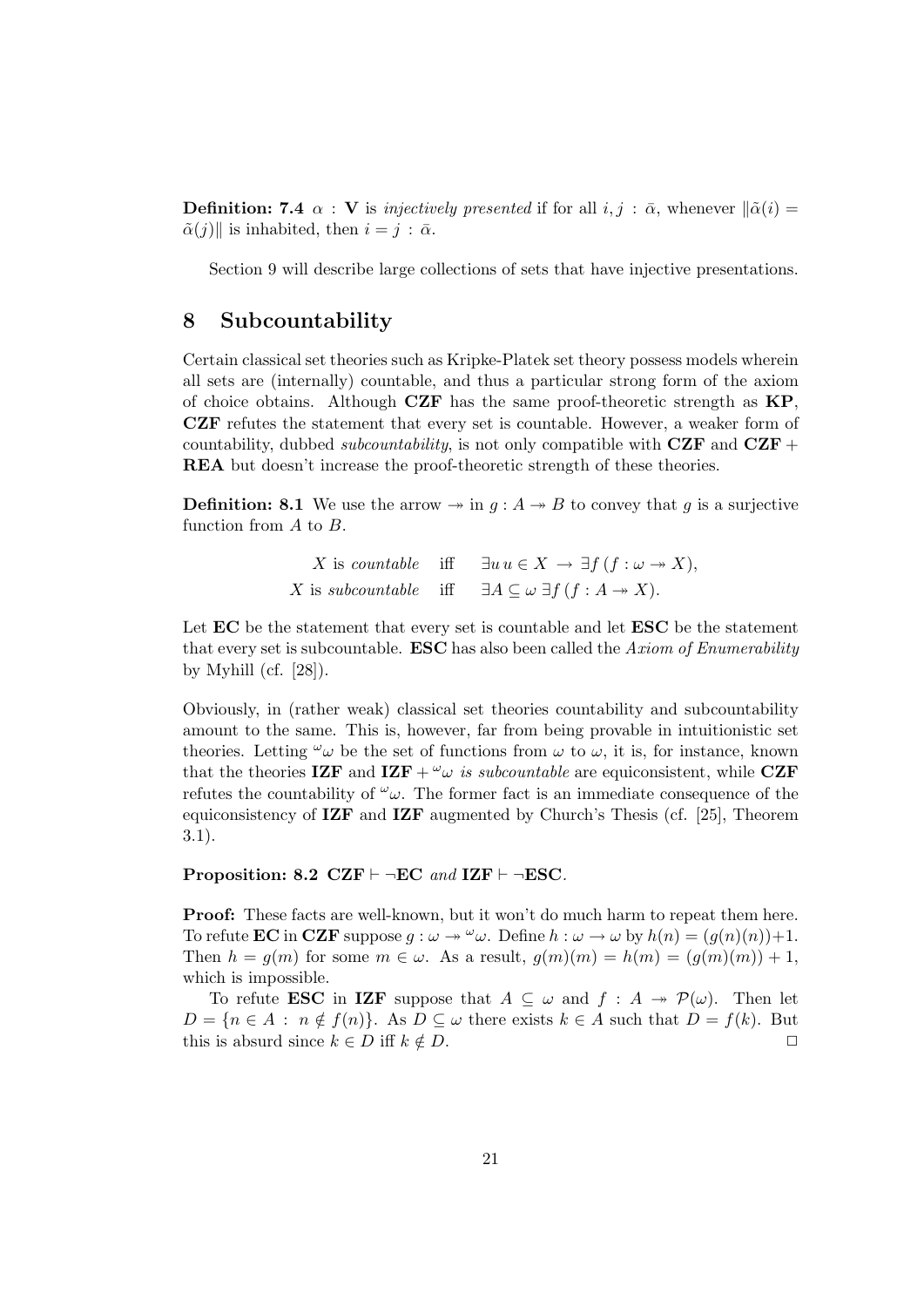**Theorem: 8.3 ESC** may be consistently added to  $CZF$  and  $CZF + REA$ . More precisely,  $CZF$  and  $CZF + ESC$  are of the same proof-theoretic strength. The same holds for  $CZF + REA$  and  $CZF + REA + ESC$ . Furthermore, the previous assertions allow for improvements in that one can strengthen ESC to the following statement:

Every set is the surjective image of a base which is also a subset of  $\omega$ . (3)

Proof: This follows from close inspection of the proofs of [33] Theorem 4.14 and 5.13. The essence of those proofs is that the systems  $ML_1V$  and  $ML_1wV$  of Martin-Löf type theory (of the foregoing section) with one universe  $U$  and the type  $V$  can be interpreted in KP and KPi, respectively. Recall that KPi denotes Kripke-Platek set theory plus an axiom saying that every set is contained in an admissible set. The theories CZF and CZF+REA can in turn be interpreted in  $ML_1V$  and  $ML_1wV$ , respectively, conceiving of  $V$  as a universe of sets and using the formulae-as-types interpretation. U is modelled in KP via an inductively defined subclass of  $\omega$  whose elements code subsets of  $\omega$ . Each element  $\alpha$  of **V** is a pair of natural numbers n and e, denoted sup $(n, e)$ , with  $n \in U$  and e being the index of a partial recursive function  $\tilde{\alpha}$  total on  $\bar{\alpha}$  such that  $\tilde{\alpha}(u) \in \mathbf{V}$  for all  $u \in \bar{\alpha}$ , where  $\bar{\alpha}$  denotes the subset of  $\omega$  coded by n. Let  $\omega_V \in \mathbf{V}$  be the internalization of  $\omega$  in **V**. Then  $\overline{\omega_V} = \omega$ . Also, for  $\alpha, \beta \in V$  let  $\langle \alpha, \beta \rangle_V \in V$  denote the internal ordered pair. The assignment  $\alpha, \beta \mapsto \langle \alpha, \beta \rangle_V$  is a partial recursive function on  $V \times V$ .

Now, given any  $\alpha \in \mathbf{V}$  with  $\alpha = \sup(n, e)$ , let  $\beta := \sup(n, e^*)$ , where  $e^*$  is an index of the partial recursive function  $\tilde{\beta}$  with  $\tilde{\beta}(u) := \widetilde{\omega_V}(u)$  for  $u \in \bar{\alpha}$ . Also, define  $\tilde{\alpha} := \text{sup}(u, \tilde{\beta}^{\#})$ , where  $\tilde{\beta}^{\#}$  is an index of the partial requiring function  $\tilde{\alpha}$  with  $\gamma := \sup(n, e^{\#})$ , where  $e^{\#}$  is an index of the partial recursive function  $\tilde{\gamma}$  with

$$
\tilde{\gamma}(u) := \langle \widetilde{\omega_V}(u), \tilde{\alpha}(u) \rangle_V
$$

for  $u \in \bar{\alpha}$ .  $e^*$  and  $e^{\#}$  are both effectively computable from  $\alpha$  and so are  $\beta$  and  $\gamma$ . One then has to verify that, internally in **V**,  $\beta$  is a subset of  $\omega_V$  and  $\gamma$  is a function that maps  $\beta$  onto  $\alpha$  (in the sense of **V**). Here one utilizes that  $\omega_V \in \mathbf{V}$  is injectively represented, that is, whenever  $\widetilde{\omega_V}(k) \doteq \widetilde{\omega_V}(k')$  (where  $\doteq$  stands for the bi-simulation<br>relation on **V** which interprets set theoretic equality defined in the previous section) relation on  $V$  which interprets set-theoretic equality defined in the previous section) then  $k = k'$ .

To show the stronger statement (3), note first that the interpretations of [33] Theorem 4.14 and 5.13 also validate the presentation axiom PAx. Further note that every set that is in one-to-one correspondence with a base is a base, too. Thus, arguing in  $CZF + PAx + ESC$ , it suffices to show that every base is in one-to-one correspondence with a subset of  $\omega$ . Let B be a base. Then there exist  $A \subseteq \omega$  and  $f: A \rightarrow B$ . But B being a base, f can be inverted, that is, there exists  $g: B \rightarrow A$ such that  $f(q(u)) = u$  for all  $u \in B$ . g is an injective function and thus B is in one-to-one correspondence with  $\{g(u) : u \in B\} \subseteq \omega$ .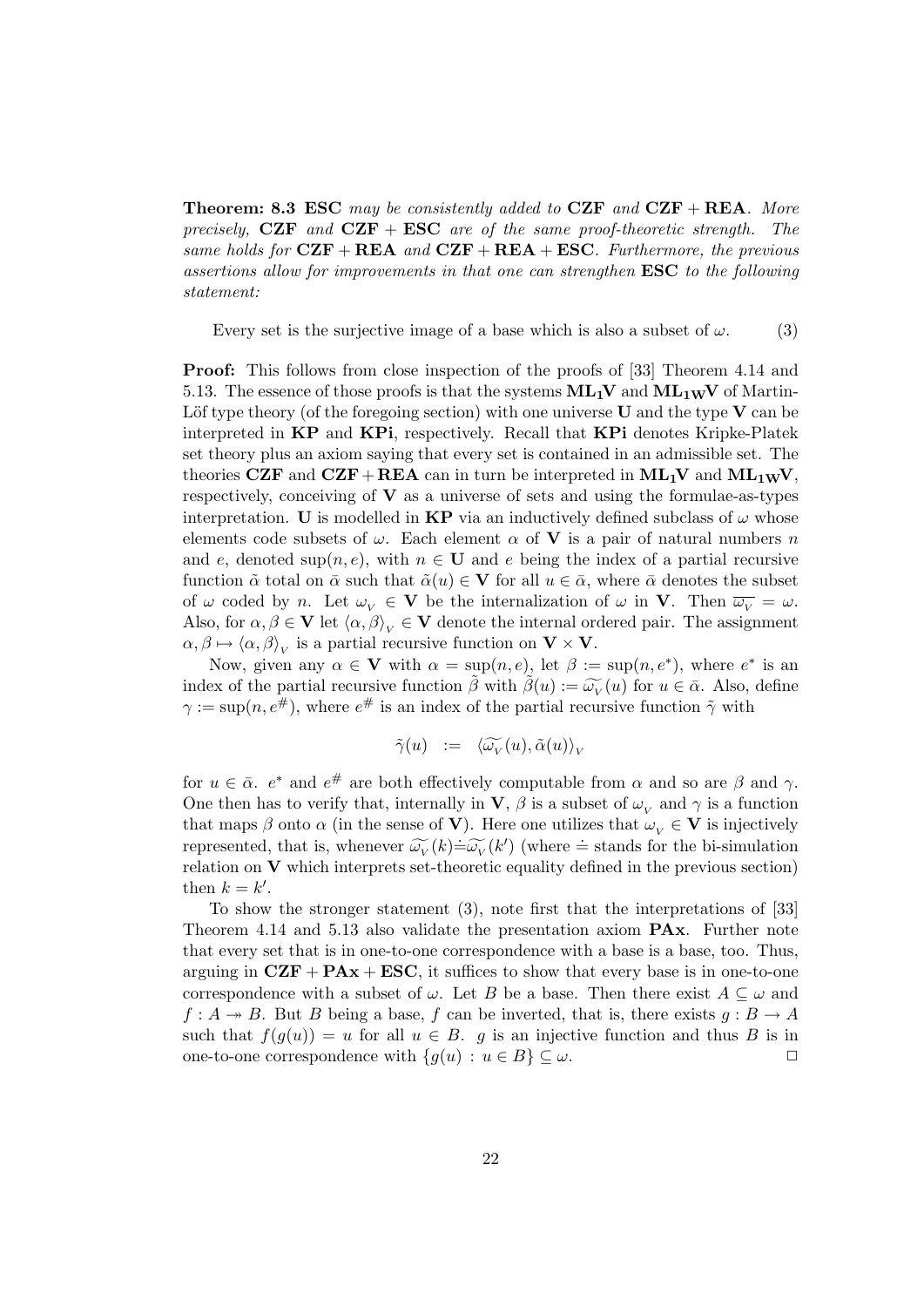## 9 "Maximal" choice principles

The interpretation of constructive set theory in type theory not only validates all the theorems of  $CZF$  (resp.  $CZF + REA$ ) but many other interesting set-theoretic statements. Ideally, one would like to have a characterization of these statements and determine an extension  $CZF^*$  of  $CZF$  (resp.  $CZF + REA$ ) which deduces exactly the set-theoretic statements validated in  $ML_1V$  (resp.  $ML_1wV$ ). It will turn out that the search for  $CZF^*$  amounts to finding the "strongest" version of the axiom of choice that is validated in  $ML_1V$ .

The interpretation of set theory in type theory gave rise to a plethora of new choice principles which will be described next.

**Definition: 9.1** (CZF) If A is a set and  $B_x$  are classes for all  $x \in A$ , we define a class  $\prod_{x \in A} B_x$  by:

$$
\prod_{x \in A} B_x := \{ f : A \to \bigcup_{x \in A} B_x \, | \, \forall x \in A (f(x) \in B_x) \}.
$$
\n<sup>(4)</sup>

If A is a class and  $B_x$  are classes for all  $x \in A$ , we define a class  $\sum_{x \in A} B_x$  by:

$$
\sum_{x \in A} B_x := \{ \langle x, y \rangle \mid x \in A \land y \in B_x \}. \tag{5}
$$

If A and B are classes, we define a class  $I(A, B)$  by:

$$
\mathbf{I}(A,B) := \{ z \in 1 \mid A = B \}. \tag{6}
$$

If A is a class and for each  $a \in A$ ,  $B_a$  is a set, then

$$
\mathbf{W}_{a\in A}B_a
$$

is the smallest class Y such that whenever  $a \in A$  and  $f : B_a \to Y$ , then  $\langle a, f \rangle \in Y$ .

**Lemma: 9.2** (CZF) If A and B are sets and  $B_x$  is a set for all  $x \in A$ , then  $\prod_{x \in A} B_x$ ,  $\sum_{x \in A} B_x$  and  $I(A, B)$  are sets.

**Proof:**  $\Box$ 

**Lemma: 9.3** (CZF + REA) If A is a set and  $B_x$  is a set for all  $x \in A$ , then  $\mathbf{W}_{a\in A}B_a$  is a set.

**Proof:** This follows from [3], Corollary 5.3. ◯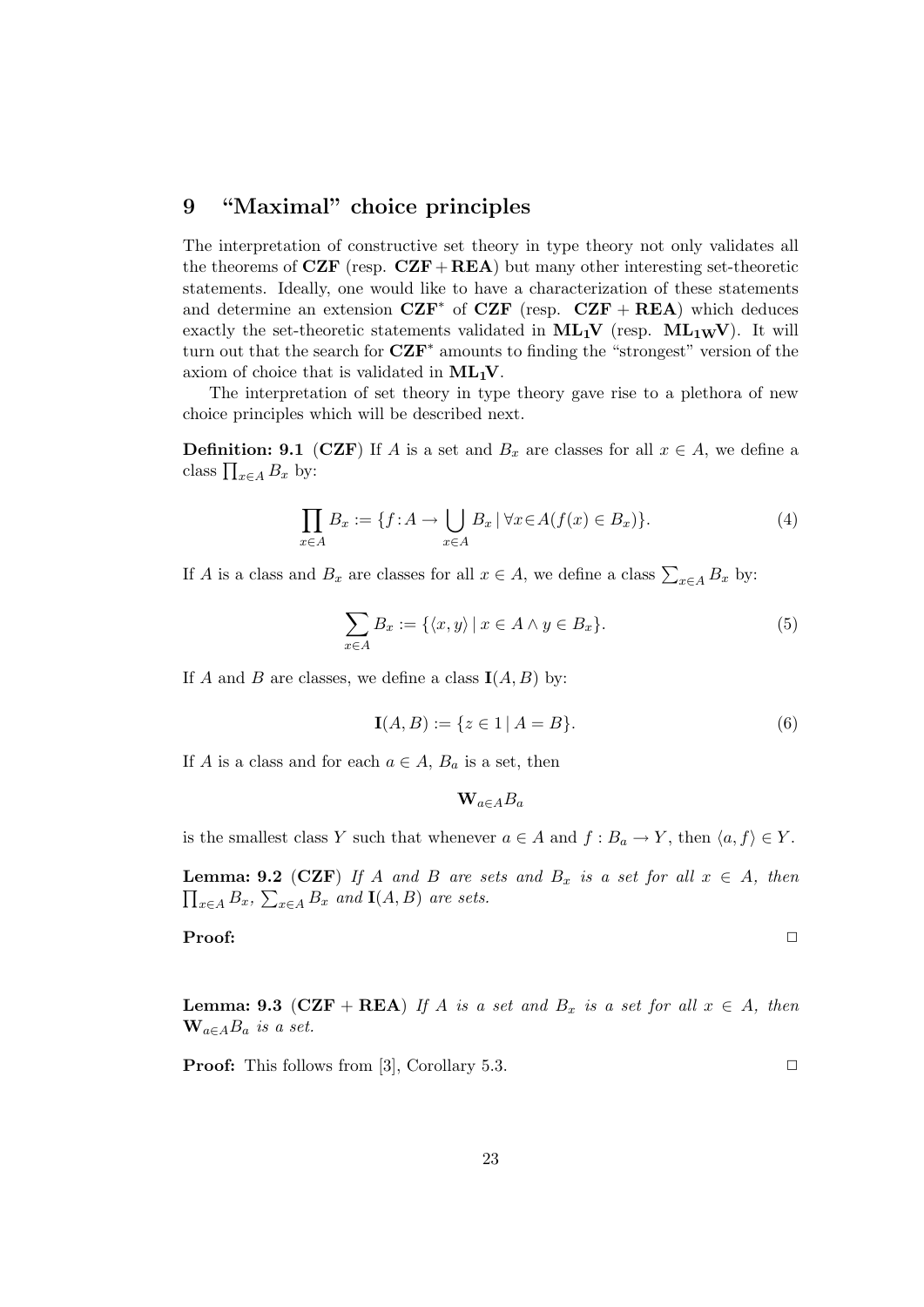**Lemma: 9.4** (CZF) There exists a smallest  $\Pi\Sigma$ -closed class ( $\Pi\Sigma I$ -closed class), *i.e.* a smallest class  $Y$  such that the following holds: (i)  $n \in \mathbf{Y}$  for all  $n \in \omega$ ; (*ii*)  $\omega \in \mathbf{Y}$ ; (iii)  $\prod_{x \in A} B_x \in Y$  and  $\sum_{x \in A} B_x \in Y$  whenever  $A \in Y$  and  $B_x \in Y$  for all  $x \in A$ .  $((iv)$  If  $A \in \mathbf{Y}$  and  $a, b \in A$ , then  $\mathbf{I}(a, b) \in \mathbf{Y}$ .)

**Proof:** See [37], Lemma 1.2.  $\Box$ 

**Lemma: 9.5 (CZF** + REA) There exists a smallest  $\Pi \Sigma W$ -closed class  $(\Pi \Sigma W I$ closed class), i.e. a smallest class  $\bf{Y}$  such that the following holds: (i)  $n \in \mathbf{Y}$  for all  $n \in \omega$ ; (*ii*)  $\omega \in \mathbf{Y}$ ; (iii)  $\prod_{x \in A} B_x \in Y$  and  $\sum_{x \in A} B_x \in Y$  whenever  $A \in Y$  and  $B_x \in Y$  for all  $x \in A$ . (iv)  $\mathbf{W}_{a\in A}B_a \in \mathbf{Y}$  whenever  $A \in \mathbf{Y}$  and  $B_x \in \mathbf{Y}$  for all  $x \in A$ .  $((v)$  If  $A \in Y$  and  $a, b \in A$ , then  $I(a, b) \in Y$ .)

**Proof:** See [3]  $\Box$ 

Definition: 9.6 The  $\Pi\Sigma$ -generated sets are the sets in the smallest  $\Pi\Sigma$ -closed class. Similarly one defines the  $\Pi\Sigma I$ ,  $\Pi\Sigma W$  and  $\Pi\Sigma W I$ -generated sets.

 $\Pi\Sigma-\text{AC}$  is the statement that every  $\Pi\Sigma$ -generated set is a base. Similarly one defines the axioms  $\Pi \Sigma I - AC$ ,  $\Pi \Sigma W - AC$ , and  $\Pi \Sigma W - AC$ .

Corollary: 9.7 (i) (CZF)  $\Pi\Sigma$ -AC and  $\Pi\Sigma$ I-AC are equivalent.

(ii)  $(CZF + REAL) \Pi\Sigma W-AC$  and  $\Pi\Sigma W-I-AC$  are equivalent.

**Proof:** [3], Theorem 3.7 and Theorem 5.9.  $\Box$ 

The axioms  $\Pi\Sigma-\text{AC}$  and  $\Pi\Sigma W-\text{AC}$  may be added to the theories on the left hand side in Theorems 7.1 and 7.2, respectively. Below we shall show that these are in some sense the strongest axioms of choice that may be added.

Definition: 9.8 The *mathematical set terms* are a collection of class terms inductively defined by the following clauses:

- 1.  $\omega$  is a mathematical set term.
- 2. If S and T are mathematical set terms then so are

$$
\bigcup S := \{u : \exists x \in S \ u \in x\},\
$$
  

$$
\{S,T\} := \{u : u = S \ \lor \ u = T\}
$$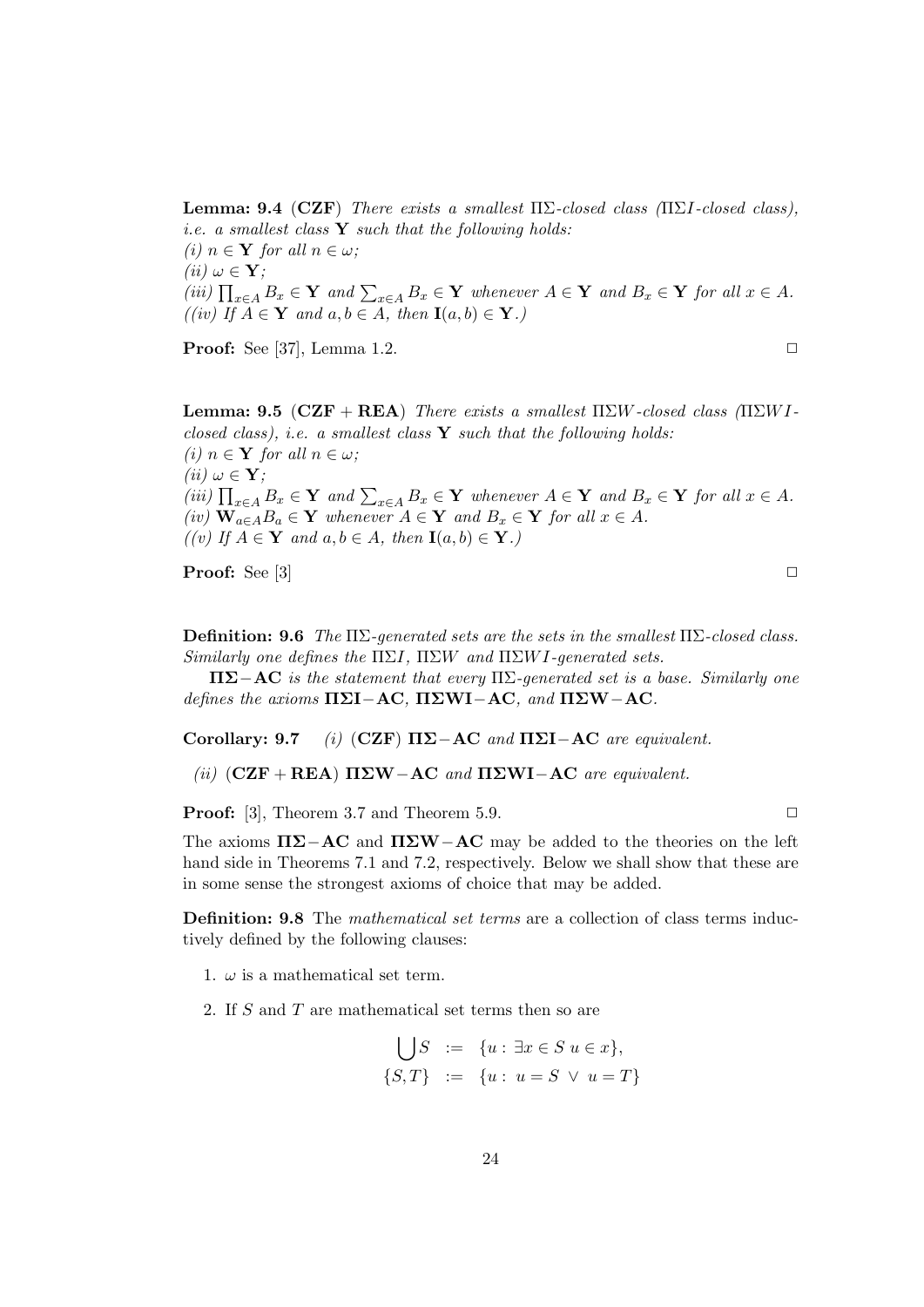3. If S and T are mathematical set terms then so are

$$
S + T := \{ \langle 0, x \rangle : x \in S \} \cup \{ \langle 1, x \rangle : x \in T \},
$$
  
\n
$$
S \times T := \{ \langle x, y \rangle : x \in S \land y \in T \},
$$
  
\n
$$
S \to T := \{ f : f : S \to T \}.
$$

4. If  $S, T_1, \ldots, T_n$  are mathematical set terms and  $\psi(x, y_1, \ldots, y_n)$  is a restricted formula (of set theory) then

$$
\{x \in S: \ \psi(x, T_1, \ldots, T_n)\}\
$$

is a mathematical set term.

5. If  $S, T_1, \ldots, T_n, P_1, \ldots, P_k$  are mathematical set terms and  $\psi(x, y_1, \ldots, y_n, z_1, \ldots, z_k)$ is a bounded formula (of set theory) then

$$
\{u: u = \{x \in S: \psi(x, y_1, \dots, y_n, \vec{P})\} \land y_1 \in T_1 \land \dots \land y_n \in T_n\}
$$

is a mathematical set term, where  $\vec{P} = P_1, \ldots, P_k$ .

The generalized mathematical set terms are defined by the clauses for mathematical set terms plus the following clause:

6. If T is a generalized mathematical set term then so is  $H(A)$ , where  $H(A)$ denotes the smallest class Y such that  $ran(f) \in Y$  whenever  $a \in A$  and  $f: a \rightarrow Y$ .

A mathematical formula (generalized mathematical formula) is a formula of the form  $\psi(T_1, \ldots, T_n)$ , where  $\psi(x_1, \ldots, x_n)$  is bounded and  $T_1, \ldots, T_n$  are mathematical set terms (generalized mathematical set terms). A mathematical sentence (generalized mathematical sentence) is a mathematical formula (generalized mathematical formula) without free variables.

- Remark 9.9 1. From the point of view of ZFC, the mathematical set terms denote sets of rank  $\lt \omega + \omega$  in the cumulative hierarchy while the generalized mathematical set terms denote sets of rank  $\langle \aleph_{\omega}$ .
	- 2. The idea behind mathematical set terms is that they comprise all sets that one is interested in in ordinary mathematics. E.g., with the help of Definition 9.8, clauses (1) and (3) one constructs the set of natural numbers, integers, rationals, and arbitrary function space as, e.g,  $\mathbb{N} \to \mathbb{Q}$ .

The main applications of clause (5) are made in constructing quotients: if  $R \subseteq S \times S$  are set terms and R is an equivalence relation on S, then (5) permits to form the set term

$$
S/R = \{ [a]_R : a \in S \},\
$$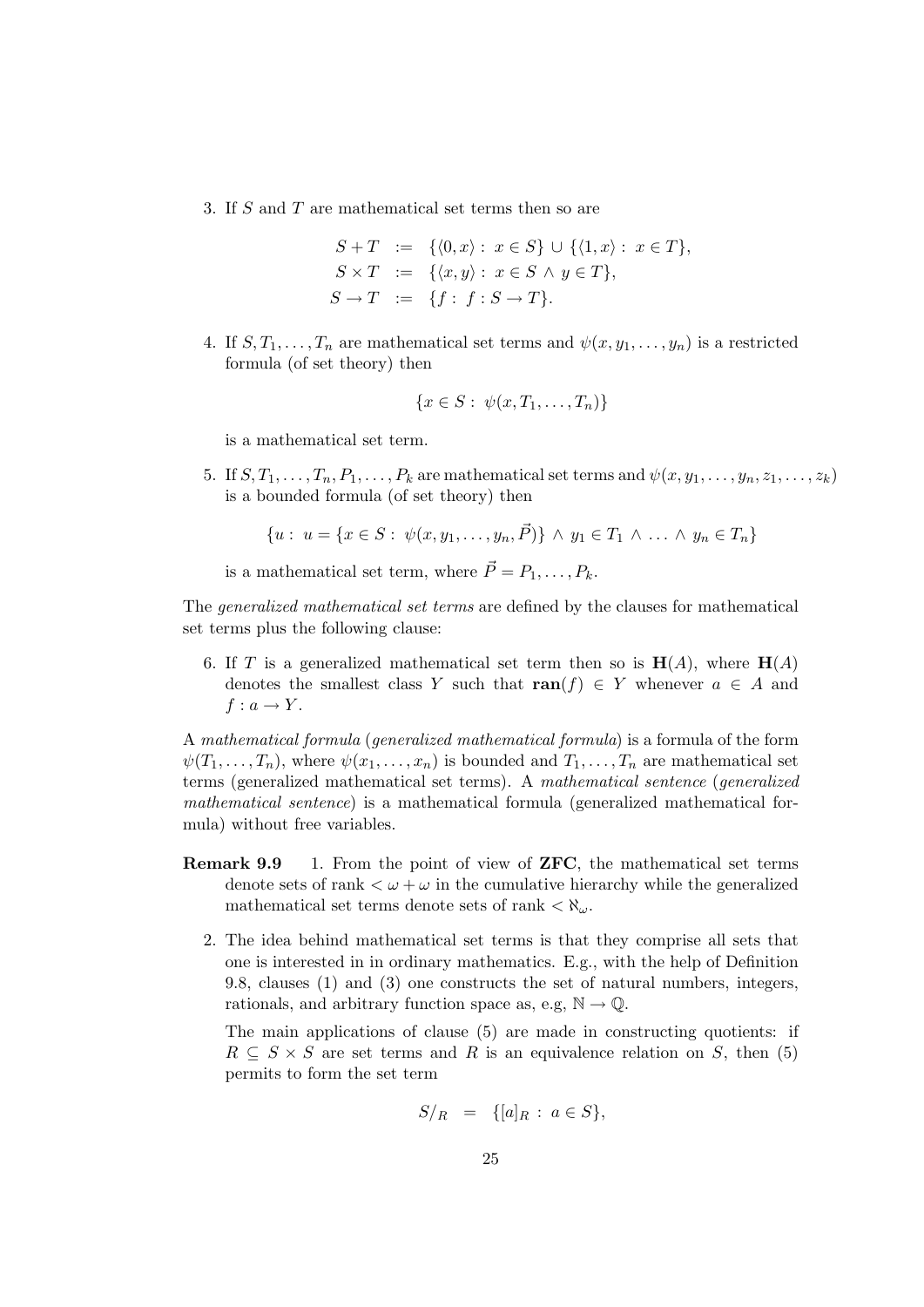where  $[a]_R = \{x \in S : aRx\}.$ 

Using clause (4) one obtains the set of Cauchy sequences of rationals from  $\mathbb{N} \to \mathbb{Q}$ , and finally by employing clause (5) one can define the set of equivalence classes of such Cauchy sequences, i.e., the set of reals.

3. Definition 9.8 clause (5) is related to the abstraction axiom of Friedman's system  $\bf{B}$  in [13].

**Lemma: 9.10** 1.  $(CZF)$  Every mathematical set term is a set.

2.  $(CZF + REA)$  Every generalized mathematical set term is a set.

**Proof:** [37].  $\Box$ 

**Theorem:** 9.11 Let  $\psi$  be a mathematical sentence and let  $\theta$  be a generalized mathematical sentence. Then there are closed terms  $t_{\psi}$  and  $t_{\theta}$  of  $ML_1V$  and  $ML_1wV$ , respectively such that

- (i)  $CZF + \Pi\Sigma AC \vdash \psi$  if and only if  $ML_1V \vdash t_{\psi} : ||\psi||$ .
- (ii)  $CZF + REA + \Pi \Sigma W AC \vdash \theta$  if and only if  $ML_1WV \vdash t_{\theta} : ||\theta||$ .
- (iii) The foregoing results also hold if one adds U-induction to the type theories.

Proof: The "only if" parts are due to Rathjen and Tupailo [37] Theorem 7.6. The "if" parts are due to [2, 3] and are proved by showing that the  $\Pi\Sigma$ - and  $\Pi\Sigma W$ generated sets are injectively presentable (see Definition 7.4).  $\Box$ 

[2, 3] feature several more choice principles. The main reason for their omission is that these axioms have no impact on the preceding result. This will be made precise below.

Definition: 9.12 Let  $\Pi \Sigma - P \mathbf{A} \mathbf{x}$  be the assertion that every  $\Pi \Sigma$ -generated set is a base and every set is an image of a  $\Pi\Sigma$ -generated set. Similarly, one defines ΠΣW−PAx.

Let  $BCA<sub>II</sub>$  be the statement that whenever A is a base and  $B<sub>a</sub>$  is a base for each  $a \in A$ , then  $\prod_{x \in A} B_x$  is a base.

Let  $\mathbf{BCA}_I$  be the statement that whenever A is a base then  $\mathbf{I}(b,c)$  is a base for all  $b, c \in A$ .

**Theorem:** 9.13 Let  $\psi$  be a mathematical sentence and let  $\theta$  be a generalized mathematical sentence. Then the following obtain:

(i)  $CZF + \Pi \Sigma - AC \vdash \psi$  if and only if  $CZF + \Pi\Sigma - AC + \Pi\Sigma - PAx + BCA_{II} + BCA_{I} + DC + \psi.$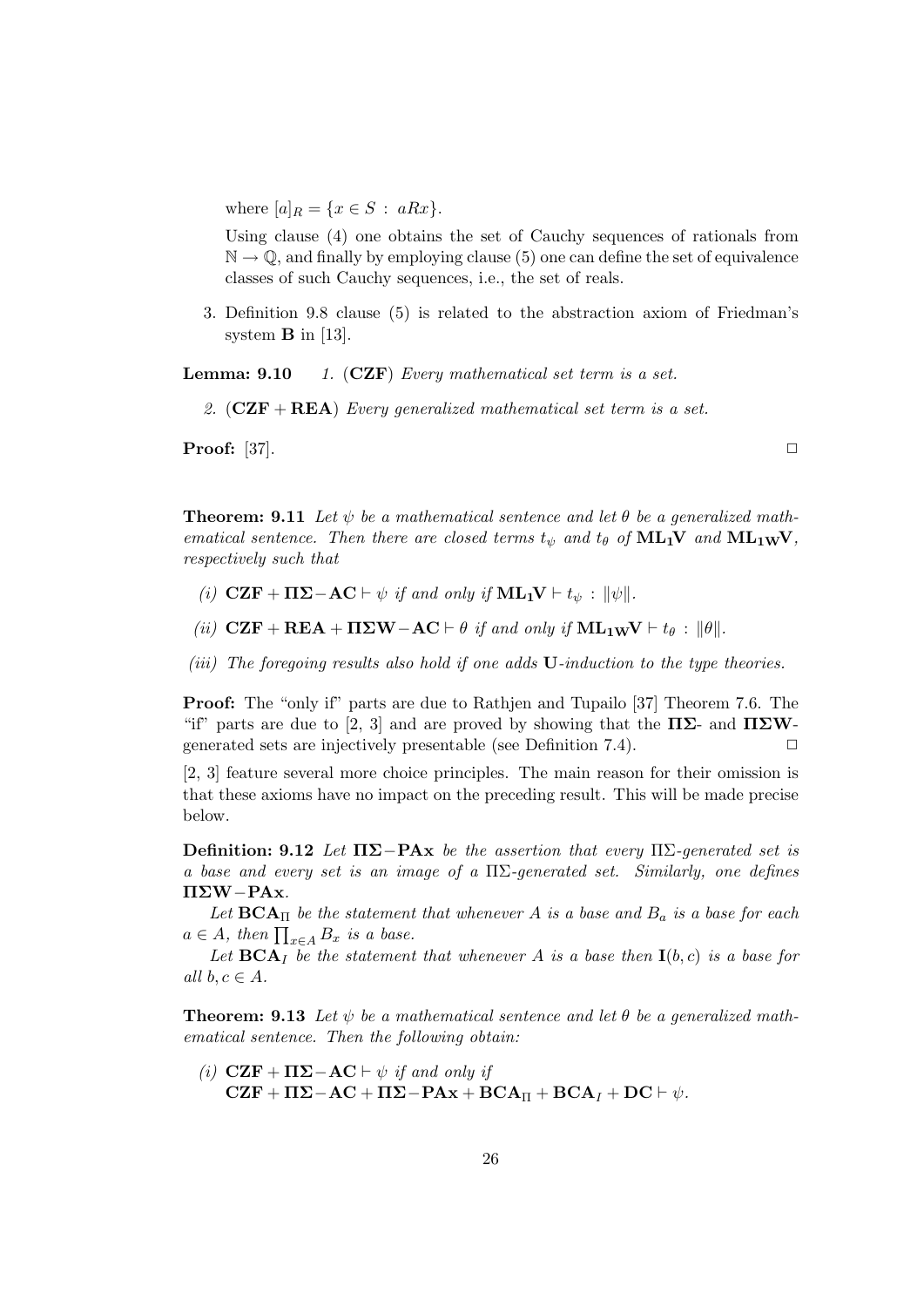(ii) 
$$
\mathbf{CZF} + \mathbf{REA} + \mathbf{H}\mathbf{\Sigma}\mathbf{W} - \mathbf{AC} \vdash \theta
$$
 if and only if  $\mathbf{CZF} + \mathbf{REA} + \mathbf{H}\mathbf{\Sigma}\mathbf{W} - \mathbf{P}\mathbf{Ax} + \mathbf{BCA}_{\Pi} + \mathbf{BCA}_{I} + \mathbf{DC} \vdash \theta$ .

**Proof:** [37].

## 10 The existence property

It is often considered a hallmark of intuitionistic systems that they possess the disjunction and existential definability properties.

**Definition: 10.1** Let T be a theory whose language,  $L(T)$ , encompasses the language of set theory. Moreover, for simplicity, we shall assume that  $L(T)$  has a constant  $\omega$  denoting the set of von Neumann natural numbers and for each n a constant  $\bar{n}$  denoting the *n*-th natural number.

- 1. T has the *disjunction property*, **DP**, if whenever  $T \vdash \psi \lor \theta$  then  $T \vdash \psi$  or  $T \vdash \theta$ .
- 2. T has the numerical existence property, NEP, if whenever  $T \vdash (\exists x \in \omega) \phi(x)$ then  $T \vdash \phi(\bar{n})$  for some n.
- 3. T has the existence property, **EP**, if whenever  $T \vdash \exists x \phi(x)$  then  $T \vdash \exists! x \, [\vartheta(x) \land \vartheta(x)]$  $\phi(x)$  for some formula  $\vartheta$ .

Of course, above we assume that the formulas have no other free variables than those exhibited.

Slightly abusing terminology, we shall also say that  $T$  enjoys any of these properties if this holds only for a definitional extension of T rather than T.

ZF and ZFC are known not to have the existence property. But even classical set theories can have the EP. Kunen observed that an extension of ZF has the EP if and only if it proves that all sets are ordinal definable, i.e.,  $V = OD$ . Going back to intuitionistic set theories, let  $\mathbf{IZF}_R$  result from  $\mathbf{IZF}$  by replacing Collection with Replacement, and let CST be Myhill's constructive set theory of [28]. CST<sup>−</sup> denotes Myhill's CST without the axioms of countable and dependent choice.

Theorem: 10.2 (Myhill) IZF<sub>R</sub> and CST<sup>−</sup> have the DP, NEP, and the EP. CST has the DP and the NEP.

**Proof:** [28].  $\Box$ 

Theorem: 10.3 (Beeson) IZF has the DP and the NEP. **Proof:**  $[6]$ .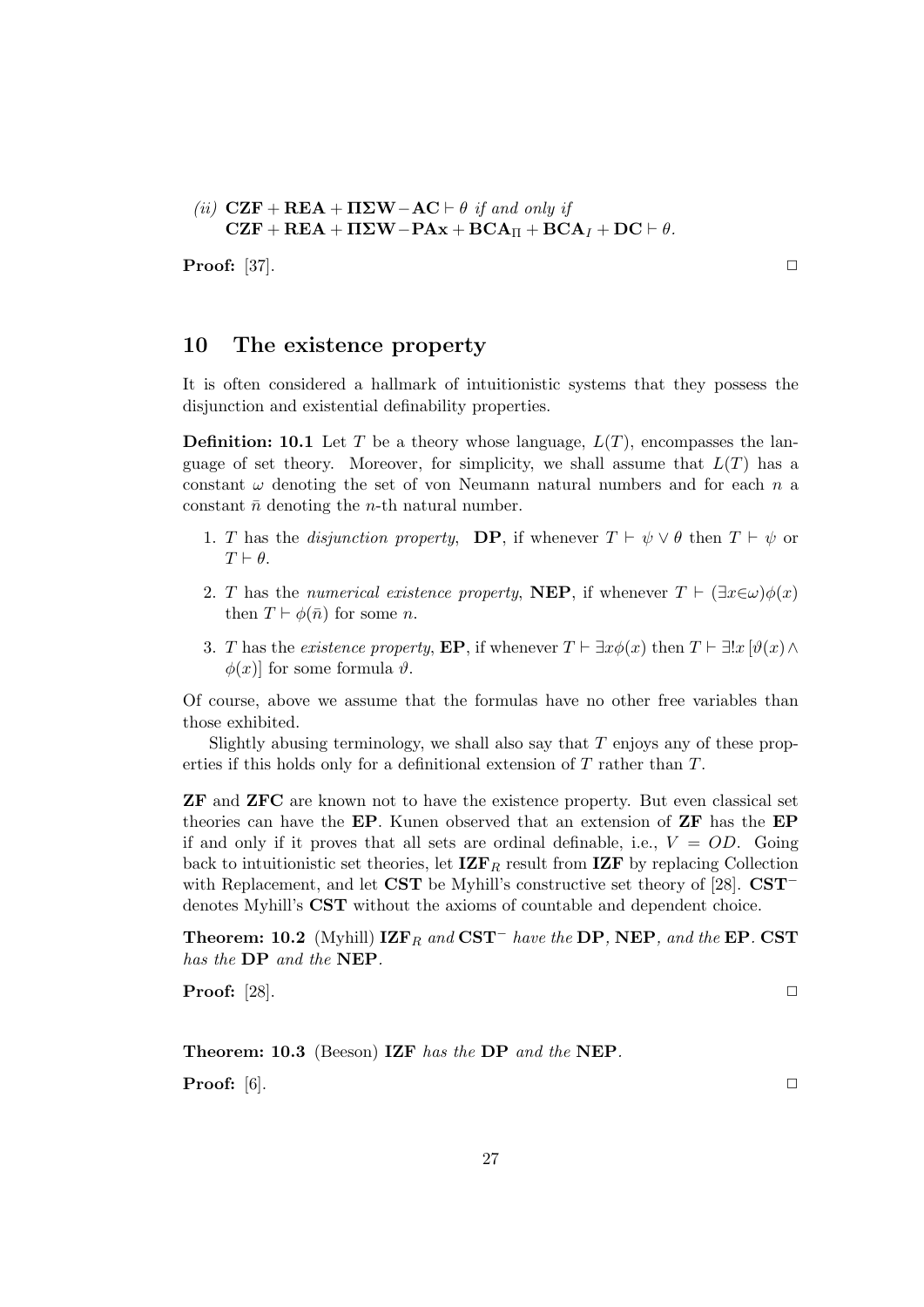**Theorem: 10.4 CZF** and  $CZF + REA$  have the DP and the NEP. This also holds when one adds any combination of the choice principles  $AC_{\omega}$ , DC, RDC, or PAx to these theories.

**Proof:** [38] and [39].  $\Box$ 

**Theorem: 10.5** (Friedman,  $\check{S}$ cedrov) **IZF** does not have the **EP**.

**Proof:** [14].  $\Box$ 

The question of whether  $CZF$  enjoys the  $EP$  is currently unsolved. The proof of the failure of EP for IZF given in [14] seems to single out Collection as the culprit. It appears unlikely that that proof can be adapted to CZF because the refutation utilizes existential statements of the form

 $\exists b \, [\forall u \in a \, \exists y \, \varphi(u, y) \rightarrow \forall u \in a \, \exists y \in b \, \varphi(u, y)],$ 

that are always deducible in IZF by employing first full Separation and then Collection, but, in general, are not not deducible in  $CZF$ . We conjecture that the  $EP$  fails for CZF on account of Subset Collection (and maybe Collection). There are, however, positive answers available for  $CZF+\Pi\Sigma-AC$  and  $CZF+REA+\Pi\Sigma W-AC$ . These theories have the pertaining properties for mathematical and generalized mathematical statements, respectively.

**Theorem: 10.6** Let  $\theta_1, \theta_2$  be mathematical sentences and let  $\psi(x)$  be a mathematical formula with at most x free. Then we have the following:

- (i) If  $CZF+\Pi\Sigma-AC \vdash \theta_1 \vee \theta_2$  then  $CZF+\Pi\Sigma-AC \vdash \theta_1$  or  $CZF+\Pi\Sigma-AC \vdash$  $\theta_2$ .
- (ii) If  $CZF + IIZ-AC \vdash \exists x \psi(x)$  then there is a formula  $\vartheta(x)$  (with at most x free) such that  $CZF + \Pi\Sigma - AC \vdash \exists !x[\vartheta(x) \wedge \psi(x)].$

**Proof:** (i) and (ii) are stated in [37] as Theorem 8.2. (i) and (ii) follow from results in [36] and [38].  $\Box$ 

**Theorem: 10.7** Let  $\theta_1, \theta_2$  be generalized mathematical sentences and let  $\psi(x)$  be a generalized mathematical formula with at most x free. Then we have the following:

- (i) If  $CZF+REA+IT\Sigma W-AC \vdash \theta_1 \vee \theta_2$  then  $CZF+REA+IT\Sigma W-AC \vdash \theta_1$ or  $CZF + REA + \Pi \Sigma W - AC \vdash \theta_2$ .
- (ii) If  $CZF+REA+ITZW-AC \vdash \exists x\psi(x)$  then there exists a formula  $\vartheta(x)$  (with at most x free) such that  $CZF + REA + \Pi \Sigma W - AC \vdash \exists !x[\vartheta(x) \wedge \psi(x)].$

Proof: (i) and (ii) follow from results in [36] and [38]. They are stated in [37], Theorem 8.4.  $\Box$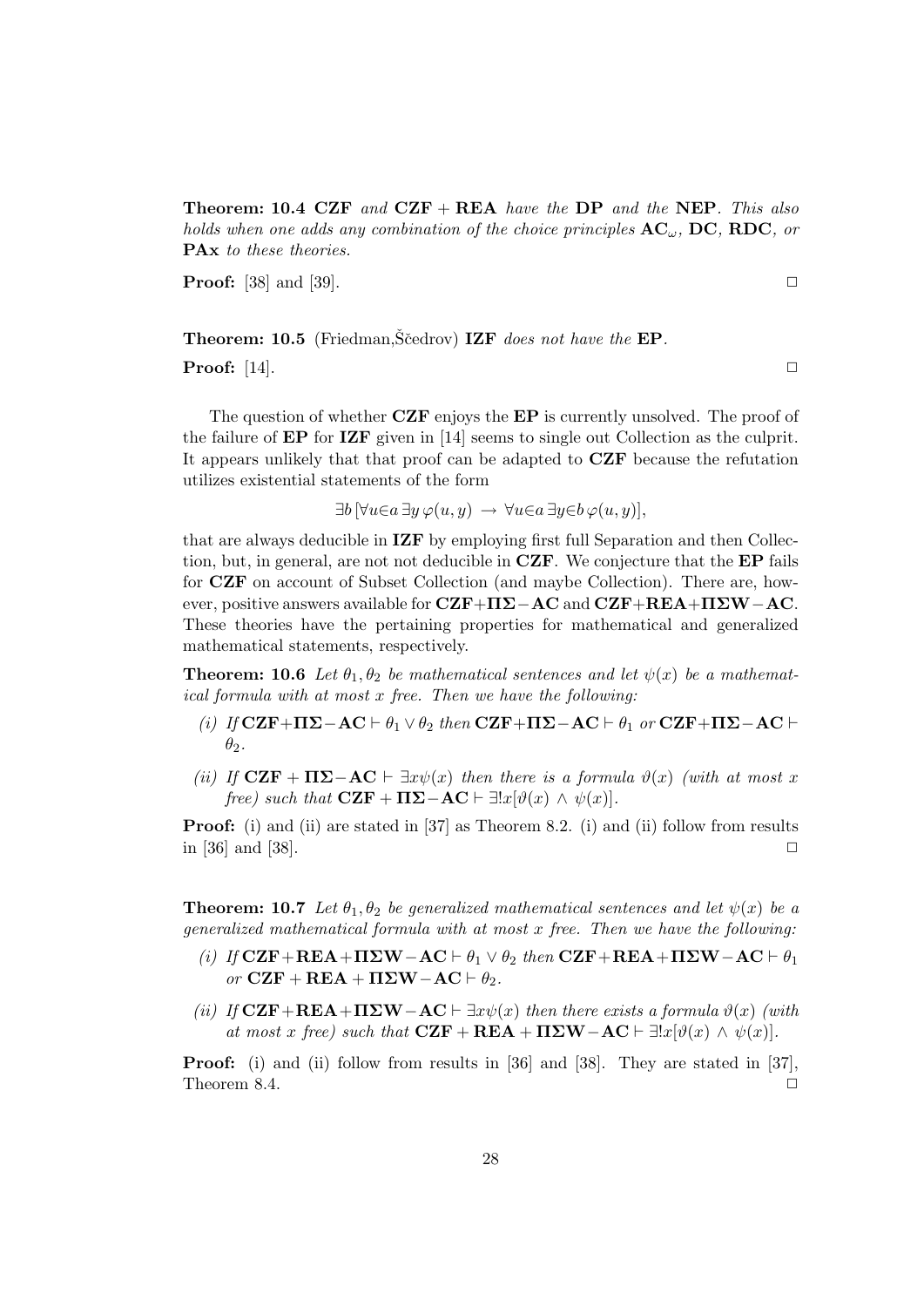## References

- [1] P. Aczel: The type theoretic interpretation of constructive set theory. In: MacIntyre, A. and Pacholski, L. and Paris, J, editor, *Logic Colloquium '77* (North Holland, Amsterdam 1978) 55–66.
- [2] P. Aczel: The type theoretic interpretation of constructive set theory: Choice principles. In: A.S. Troelstra and D. van Dalen, editors, The L.E.J. Brouwer Centenary Symposium (North Holland, Amsterdam 1982) 1–40.
- [3] P. Aczel: The type theoretic interpretation of constructive set theory: Inductive definitions. In: R.B. et al. Marcus, editor, Logic, Methodology and Philosophy of Science VII (North Holland, Amsterdam 1986) 17–49.
- [4] P. Aczel, M. Rathjen: Notes on constructive set theory, Technical Report 40, Institut Mittag-Leffler (The Royal Swedish Academy of Sciences, 2001). http://www.ml.kva.se/preprints/archive2000-2001.php
- [5] J. Barwise: Admissible Sets and Structures (Springer-Verlag, Berlin, Heidelberg, New York, 1975).
- [6] M. Beeson: Continuity in intuitionistic set theories, in: M Boffa, D. van Dalen, K. McAloon (eds.): Logic Colloquium '78 (North-Holland, Amsterdam, 1979).
- [7] M. Beeson: Foundations of Constructive Mathematics. (Springer-Verlag, Berlin, Heidelberg, New York, Tokyo, 1985).
- [8] E. Bishop and D. Bridges: Constructive Analysis. (Springer-Verlag, Berlin, Heidelberg, New York, Tokyo, 1985).
- [9] A. Blass: Injectivity, projectivity, and the axiom of choice. Transactions of the AMS 255 (1979) 31–59.
- $[10]$  E. Borel: *Œuvres de Émil Borel* (Centre National de la recherche Scientifique, Paris, 1972).
- [11] R. Diaconescu: Axiom of choice and complementation. Proc. Amer. Math. Soc. 51:176–178, 1975.
- [12] T. Dodd and R. Jensen: The core model. Annals of Mathematical Logic 20 (1981) 43-75.
- [13] H. Friedman: Set-theoretic foundations for constructive analysis. Annals of Mathematics 105 (1977) 868-870.
- [14] H. Friedman, S. Ščedrov: The lack of definable witnesses and provably recursive functions in intuitionistic set theory, Advances in Mathematics 57 (1985) 1–13.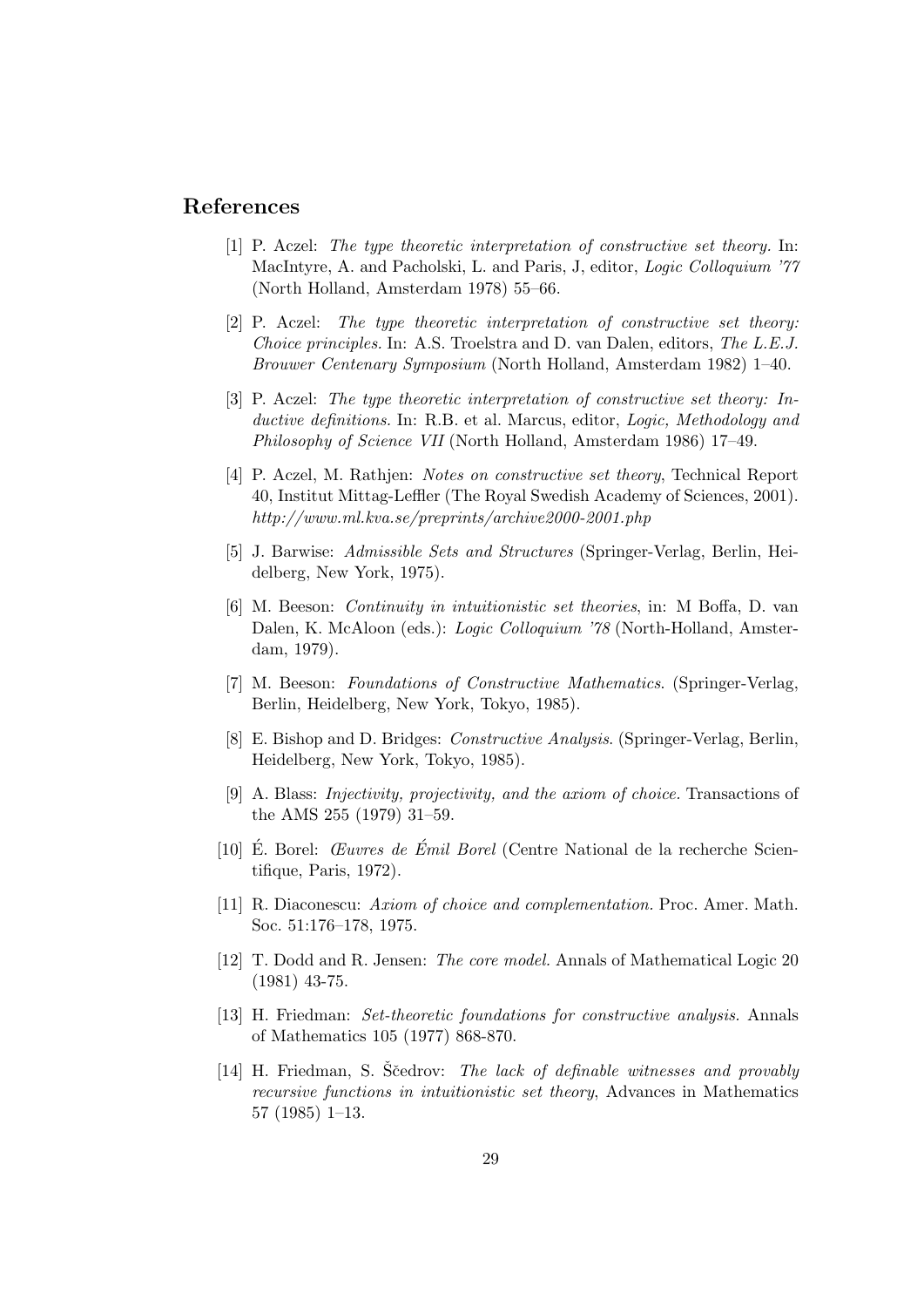- [15] N. Gambino: Types and sets: a study on the jump to full impredicativity, Laurea Dissertation, Department of Pure and Applied Mathematics, University of Padua (1999).
- [16] N. Gambino: Heyting-valued interpretations for constructive set theory, Department of Computer Science, Manchester University (2002) 42 pages.
- [17] M. Gitik: All uncountable cardinals can be singular. Israel Journal of Mathematics 35 (1980) 61–88.
- [18] P. Howard, J.E. Rubin: Consequences of the axiom of choice. Mathematical Surveys and Mongraphs 59 (American Mathematical Society, providence, 1998).
- [19] T. Jech: The axiom of choice. (North-Holland, Amsterdam, 1973).
- [20] T. Jech: On hereditarily countable sets. Journal of symbolic Logic (1982) 43–47.
- [21] R.B. Jensen: Independence of the axiom of dependent choices from the countable axiom of choice (abstract). Journal of symbolic logic 31 (1966) 294.
- [22] H. Jervell: From the axiom of choice to choice sequences, Nordic Journal of Philosophical Logic 1 (1996) 95-98.
- [23] P. Martin-Löf: An intuitionistic theory of types: predicative part, in: H.E. Rose and J. Sheperdson (eds.): Logic Colloquium '73 (North-Holland, Amsterdam, 1975) 73–118.
- [24] P. Martin-Löf: *Intuitionistic Type Theory*, (Bibliopolis, Naples, 1984).
- [25] D.C. McCarty: Realizability and recursive mathematics, PhD thesis, Oxford University (1984), 281 pages.
- [26] I. Moerdijk, E. Palmgren: Type theories, toposes and constructive set theory: predicative aspects of AST, Annals of Pure and Applied Logic 114 (2002) 155-201.
- [27] L. Moss: Power set recursion, Annals of Pure and Applied Logic 71 (1995) 247–306.
- [28] J. Myhill: Constructive set theory. Journal of Symbolic Logic, 40:347–382, 1975.
- [29] W. Pohlers: Proof theory. Lecture Notes in Mathematics 1407 (Springer, Berlin, 1989).